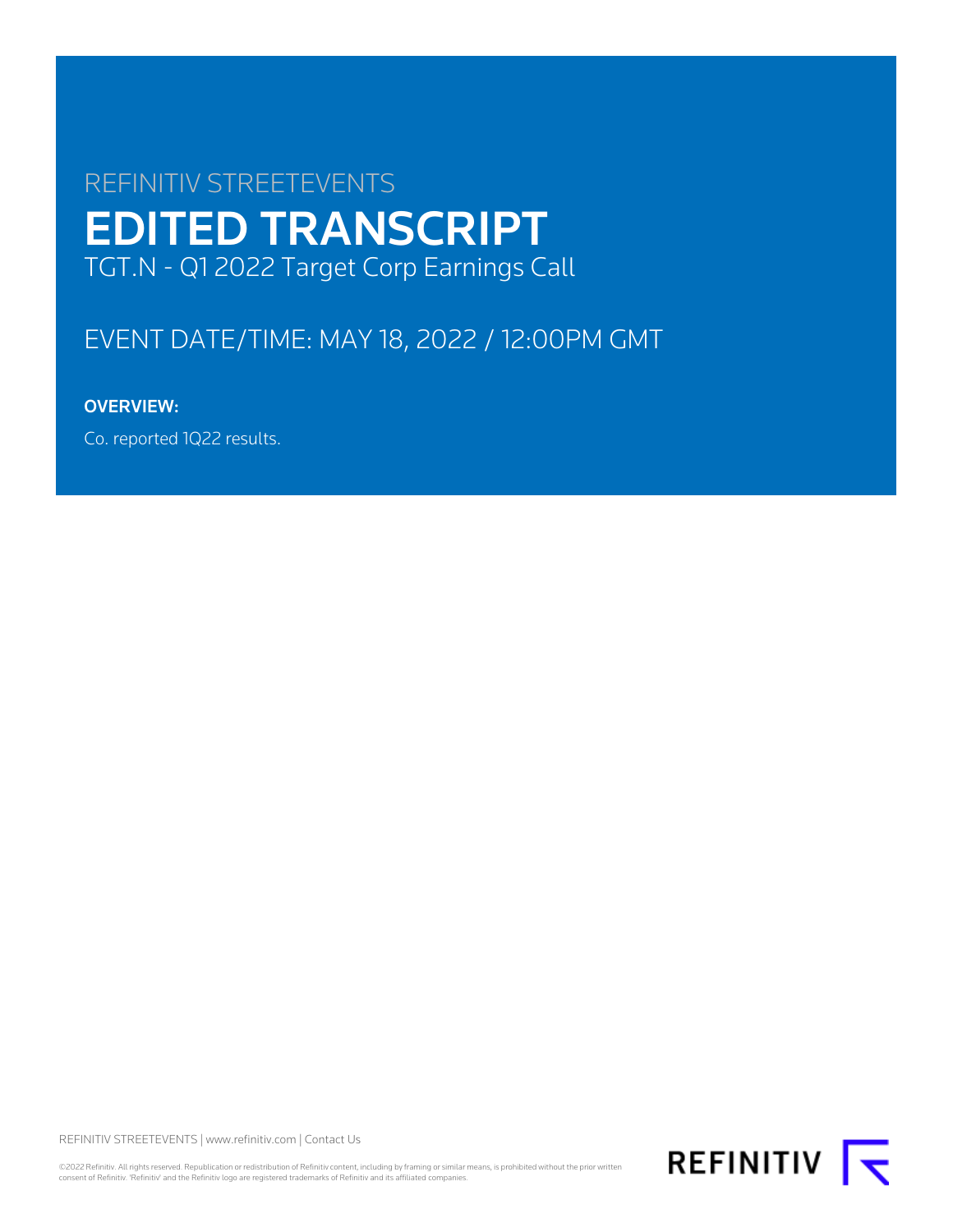### **CORPORATE PARTICIPANTS**

**[A. Christina Hennington](#page-4-0)** Target Corporation - Executive VP & Chief Growth Officer **[Brian C. Cornell](#page-2-0)** Target Corporation - Chairman of the Board & CEO **[John Hulbert](#page-1-0)** Target Corporation - VP of IR **[John J. Mulligan](#page-6-0)** Target Corporation - Executive VP & COO **[Michael J. Fiddelke](#page-8-0)** Target Corporation - Executive VP & CFO

### **CONFERENCE CALL PARTICIPANTS**

**[Christopher Michael Horvers](#page-11-0)** JPMorgan Chase & Co, Research Division - Senior Analyst **[Edward Joseph Kelly](#page-15-0)** Wells Fargo Securities, LLC, Research Division - Senior Analyst **[Joseph Isaac Feldman](#page-14-0)** Telsey Advisory Group LLC - Senior MD, Assistant Director of Research & Senior Research Analyst **[Karen Fiona Short](#page-12-0)** Barclays Bank PLC, Research Division - Research Analyst **[Katharine Amanda McShane](#page-13-0)** Goldman Sachs Group, Inc., Research Division - Equity Analyst **[Robert Frederick Ohmes](#page-16-0)** BofA Securities, Research Division - MD & Senior US Consumer Analyst **[Scott Andrew Mushkin](#page-13-1)** R5 Capital LLC - Founder, Managing Partner, CEO & Director of Research

### **PRESENTATION**

#### **Operator**

Ladies and gentlemen, thank you for standing by. Welcome to the Target Corporation First Quarter Earnings Release Conference Call. (Operator Instructions)

<span id="page-1-0"></span>As a reminder, this conference is being recorded, Wednesday, May 18, 2022. I would now like to turn the conference over to Mr. John Hulbert, Vice President, Investor Relations. Please go ahead, sir.

#### **John Hulbert** - Target Corporation - VP of IR

Good morning, everyone, and thank you for joining us on our first quarter 2022 earnings conference call.

On the line with me today are Brian Cornell, Chairman and Chief Executive Officer; Christina Hennington, Chief Growth Officer; John Mulligan, Chief Operating Officer; and Michael Fiddelke, Chief Financial Officer. In a few moments, Brian, Christina, John and Michael will provide their perspective on our first quarter performance and our outlook and priorities for the second quarter and beyond. Following the remarks, we'll open the phone lines for a question-and-answer session.

This morning, we're joined on this conference call by investors and others who are listening to our comments via webcast. Following the call, Michael and I will be available to answer your follow-up questions.

And finally, as a reminder, any forward-looking statements that we make this morning are subject to risks and uncertainties, the most important of which are described in our most recently filed 10-K. Also in these remarks, we refer to non-GAAP financial measures, including adjusted earnings per share. Reconciliations of all non-GAAP numbers to the most directly comparable GAAP number are included in this morning's press release, which is posted on our Investor Relations website.

With that, I'll turn it over to Brian for his thoughts on the quarter and his perspective on our outlook. Brian?

 $\overline{2}$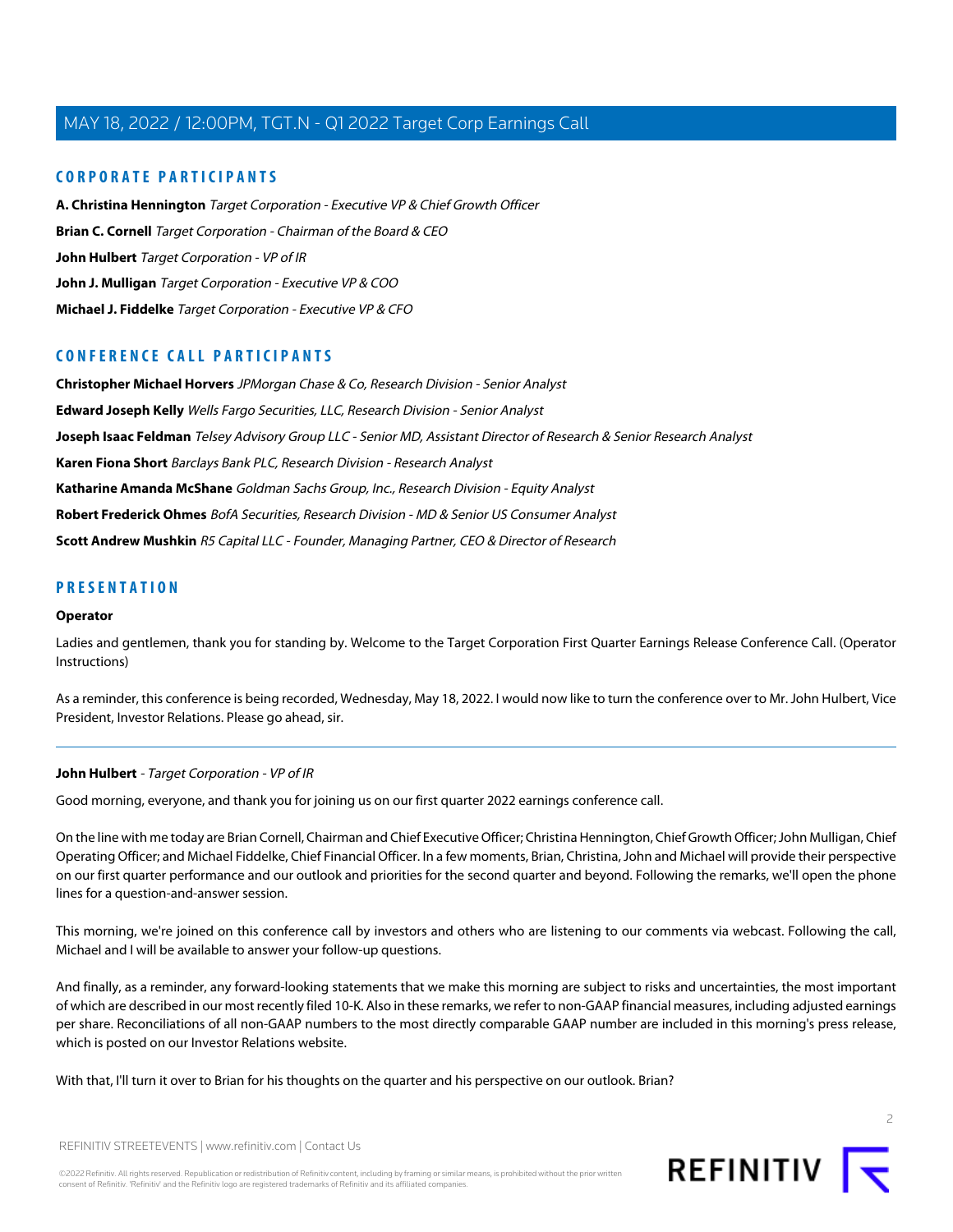### <span id="page-2-0"></span>**Brian C. Cornell** - Target Corporation - Chairman of the Board & CEO

Thanks, John, and good morning, everyone. Our first quarter results demonstrate the underlying strength of the relationship we've built with our guests at a time when our team is working through multiple cost pressures affecting our business. As expected, our business continued to grow in the first quarter, on top of huge gains a year ago, underlying the resilience of both the consumer and the ability of our team to serve them. However, due to a host of factors, this growth was challenged by unusually high costs, resulting in profitability well below what we expected to be and where we expect to operate over time.

First quarter comparable sales grew by 3.3%, on top of 23% growth a year ago. This marked our 20th consecutive quarter of comparable sales increases. 11 of those quarters were before the pandemic, followed by the rapid acceleration we saw in 2020. We're also encouraged that traffic continues to fuel our growth, increasing nearly 4% in the quarter, on top of 17% growth a year ago.

Our first quarter gross margin rate was well below our expectations, reflecting a combination of factors that prove to be very different than expected, driven by a rapidly shifting macro backdrop and changing consumer behavior. More specifically, we saw much higher-than-expected freight and transportation costs and a more dramatic change in our sales mix than we anticipated. This resulted in excess inventory, much of it in bulky categories, which put additional strain on an already stretched supply chain. Christina, John and Michael will share more details shortly.

And while we have a lot of work ahead of us to restore profitability to the level where we expect to operate over time, I want to thank the team for maintaining their laser focus on the guest experience. We've spent years growing Target's relationship with our guests, which is fueling the traffic and sales growth we're seeing today. In sustaining that guest focus, we're confident we'll see deeper loyalty and profitable sales growth in the years ahead.

On our sales channels, first quarter comps were balanced between store and digital as each increased a little more than 3%. Within our digital channel, growth continues to be led by our same-day services and Drive-Up in particular which delivered growth in the mid-teens this year on top of more than 100% growth a year ago.

Since Q1 of 2019, prior to the pandemic, first quarter sales have grown more than 40% or just over \$7.4 billion. Broken down by channel, store sales accounted for about \$4.1 billion of this increase, while digital sales grew another \$3.3 billion, having expanded by more than 250% over that time.

From a category perspective, we continue to benefit from our balanced multi-category portfolio, which allows us to flexibly serve our guests as their wants and needs change. More specifically, in the first quarter, we continue to see strong growth and market share gains in food and beverage and essential categories. We also benefited from double-digit comp growth in Beauty, reflecting our ongoing work to enhance presentation, assortment and service, including our new and expanding partnership with Ulta Beauty. The results of this partnership have exceeded our initial expectations, driving higher productivity and sales in both Beauty area, and adjacent categories in the store, where we've added an Ulta Beauty experience.

In our other 3 core merchandise categories: Apparel, Home and Hardlines, we saw a rapid slowdown in the year-over-year sales trends beginning in March, when we began to annualize the impact of last year's stimulus payments. While we anticipated a post-stimulus slowdown in these categories and we expect the consumer to continue refocusing their spending away from goods and into services, we didn't anticipate the magnitude of that shift.

As I mentioned earlier, this led us to carry too much inventory, particularly in bulky categories, including kitchen appliances, TVs and outdoor furniture. And with very little slack capacity after 2 years of unprecedented growth, we faced elevated cost to store and had begun rightsizing our inventory position.

Nevertheless, we're still seeing healthy overall spending by our guests, even as their spending continues to evolve. Notably, we continue to see meaningful spending surges around holidays, including Easter in April and Mother's Day a couple of weeks ago.

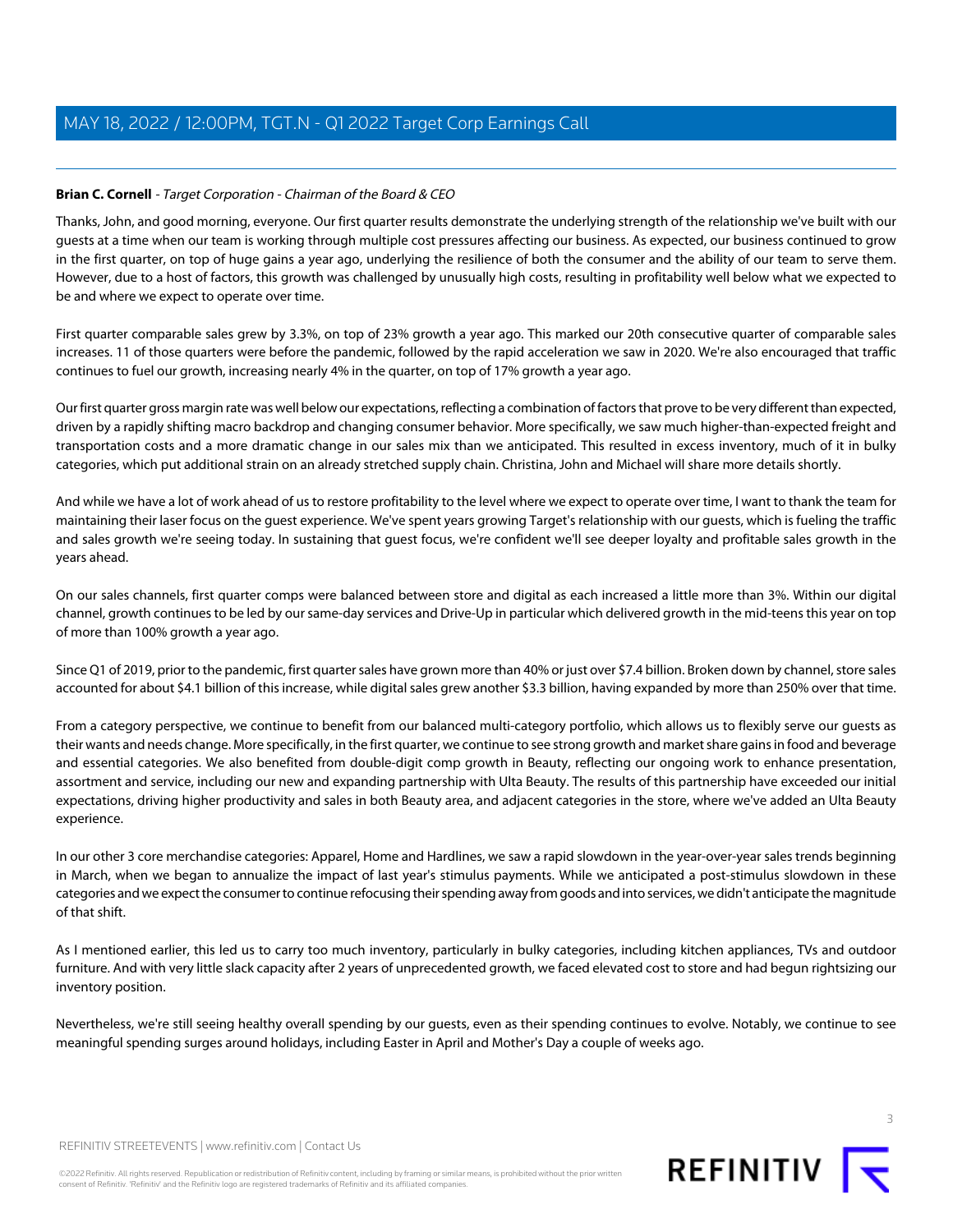Also notable, in comparing this year's weekly sales to pre-pandemic levels at the beginning of 2019, we're actually seeing stronger 3-year growth trends in recent weeks compared with the beginning of the first quarter, even in categories where we saw a rapid slowdown on a 1-year basis. These encouraging longer-term growth trends demonstrate the continued resilience of the American consumer and the trust they place in Target even as they face multiple challenges.

Not surprising, when we talk to our guests, they often express their concerns about a host of rapidly changing conditions, ranging from geopolitics to the high and persistent inflation they've been experiencing, particularly in food and energy. At the same time, guests are focused on getting back to many of the habits and behaviors they suspended during the heart of the pandemic, including travel, out-of-home activities and social gatherings. And importantly, even as the mix of what they're buying continues to evolve, their spending capacity continues to benefit from elevated saving rates, high employment and healthy wage growth.

So as we continually adapt our offering to best serve our guests in a rapidly changing environment, today, we're focused more than ever on providing value across our multi-category assortment, presenting options that are affordable and accessible to a broad and diverse base of guests across a wide range of household incomes. And even as we face multiple cost pressures, our team is working tirelessly to maintain prices wherever possible.

But of course, while it's always the last lever we pull, external conditions led us to raise prices across a broad set of items in multiple categories. But as you've clearly seen in recent quarters, overall costs have been rising much faster than retail prices, resulting in year-over-year declines in our gross margin rates. While we're not happy about the near-term pressure this causes on the profit line, we strongly believe these decisions will benefit our business over time.

And as we carefully monitor how prices and quality stack up versus the competition, our guests are telling us they appreciate the value and experience we're providing. More importantly, our guests are showing their appreciation, with more footsteps in our stores and more clicks on our site, resulting in continued traffic and sales growth on top of record growth a year ago.

As we look ahead, we'll maintain this focus on value, helping them to save time and money in a rapidly evolving environment. For those who are focused on driving fewer miles in response to record high gas prices, our broadened unit merchandise assortment, combined with our low prices, offer a smart way to save time and miles by consolidating shopping trips.

Of course, for guests who are looking for money-saving options when they're shopping for their families, our \$30 billion portfolio of owned brands offer outstanding quality and savings across every one of our merchandising categories. And because saving time is valuable in any environment, we're continuing to invest in expanding the scope of our reliable and convenient same-day services, including our Drive-Up and in-store pickup services, which we offer our guests at no charge.

Just as we've designed our merchandise portfolio to flexibly serve our guests, our operations have managed through extreme volatility over the last few years. Rapid growth amounting to tens of billions of dollars, combined with unprecedented shifts in demand across categories, channels and services, has created a host of challenges for our team, which they've handled with incredible energy and focus. And while we entered this year hopeful that volatility would begin to moderate, we've experienced the extreme opposite in Q1, and we don't see current conditions improving right away.

In the face of this volatility, our team continues to focus on the guest experience, working to ensure that anything our team is handling behind the scenes doesn't affect what our guests see and feel. So as we look ahead, it is clear that many of these pressures will persist in future quarters, but that hasn't affected our long-term plans and expectations, including our confidence in the ability of our business to grow mid-single digits and maintain an operating margin of 8% or higher over time.

In the meantime, even as we navigate to restore profitability from the impact of these short-term challenges, we're continuing to invest in projects designed to deliver continued profitable long-term growth. Our business model and team have proven their ability to successfully navigate through extreme volatility. And we're confident our business will emerge even stronger from these challenges we're facing today. Just as our investments

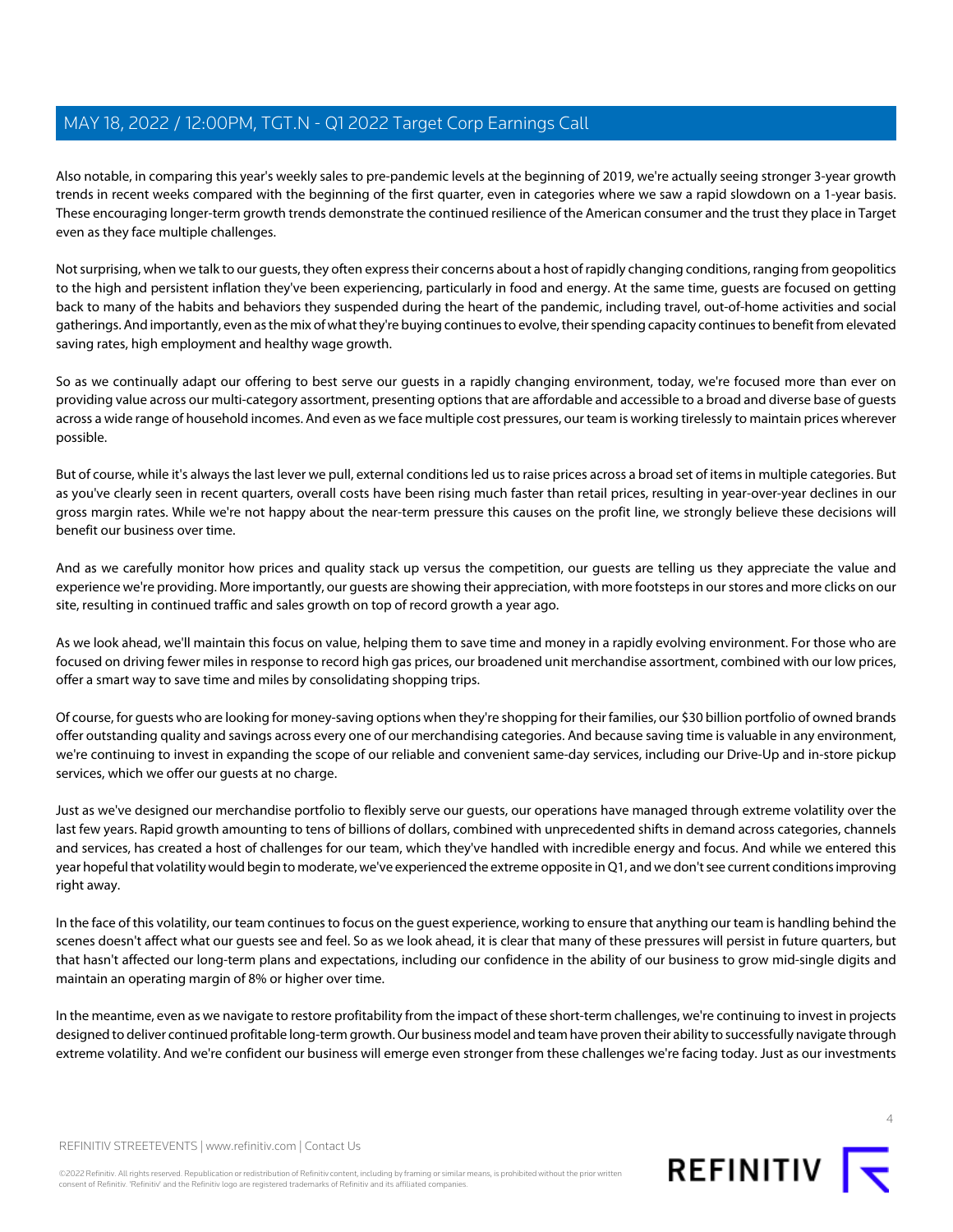in early 2017 were followed by profitable growth in later years, we're confident the decisions we're making today, combined with our investments in future growth, will pay off handsomely over time.

With that, I'll turn it over to Christina.

### <span id="page-4-0"></span>**A. Christina Hennington** - Target Corporation - Executive VP & Chief Growth Officer

Thanks, Brian, and good morning, everyone.

Just a few months ago, at our Financial Community Meeting, my presentation outlined our strategic vision as a company. While I covered many facets of our strategy that day, where I started then is where I want to start again today, with our guests. We frequently get questions about how our guests are feeling given the current economic environment, how their shopping habits are evolving and what's top of mind for them.

Our guest base encompasses every slice of the American population given that we serve nearly 20 million guests on average each and every week. And the breadth of their individual decisions as they navigate a rapidly changing macro environment is just as broad, making the answers to those questions that much more complex.

A guest might be telling us that they're worried about inflation and rising gas prices. But they're also looking to splurge on new shoes or some accent pillows for their home. Another guest remains worried about COVID, but they're still planning to resume travel and looking forward to summer outings like Little League games and barbecues with friends. Many guests are sharing their uncertainty of the overall state of the economy, but are feeling more positive about their personal finances. With so much on their minds and a wide array of wants and needs, it has never been more important for Target to be flexible and provide ease, safety, inspiration and solutions for all of our guests.

In the first quarter, we invested in delivering a great guest experience to build and maintain the trust and love for the Target brand. And those decisions came with substantial costs. I'll share more on this shortly. Our first quarter results reinforce the power of our multi-category portfolio, which allows us to lean into those ever-changing wants and needs.

More and more, we are seeing our guests' increasing mobility and love of newness play out in their Target purchases as baskets shift more toward experiences and going-out categories. This includes notable strength in fashion forward apparel, prepaid cards, toys and travel. While apparel basics moderated in the quarter, trend-based apparel accelerated meaningfully as increasingly, people are returning to the office or dining out with friends. We're also seeing robust growth in Beauty, driven by particular strength in going-out categories like sunscreen, color cosmetics and fragrance. Luggage grew more than 50% as the world continues to reopen, and we reunite with the places and people we have missed visiting.

And our owned brand portfolio continues to grow faster than total sales, as it has quarter-after-quarter for years now. We continuously benefit from the growing guest affinity for our owned brands, which are designed to drive trips to Target, not simply to provide another option when guests are already in a store. Our guests appreciate the value, quality and great design they have come to expect and love from Target owned brands, even as they continue to appreciate our national brand options and partnerships as well.

As Brian outlined, our team delivered just over 3% in comparable sales growth in the first quarter, in line with expectations, reflecting strong traffic and unit share gains. First quarter growth was strongest in frequently purchased categories, including Food & Beverage, Beauty and Essentials.

Food & Beverage, which delivered low double-digit growth this quarter was strong across the entire assortment. Over the last 3 years, first quarter Food & Beverage sales have increased by nearly \$1.8 billion, accounting for nearly 1/4 of our total sales growth over that time. Market share gains in this category are being driven by unit share growth, most notably in our owned brand offerings, as more of our guests turn to Good & Gather and Favorite Day for their meal solutions.

Beauty has been one of our fastest-growing categories for years now and grew again in the low double digits in Q1 as guests spend more time outside of the home and want to look and feel their best. Since the first quarter of 2019, Beauty sales have expanded by more than 45%, the vast

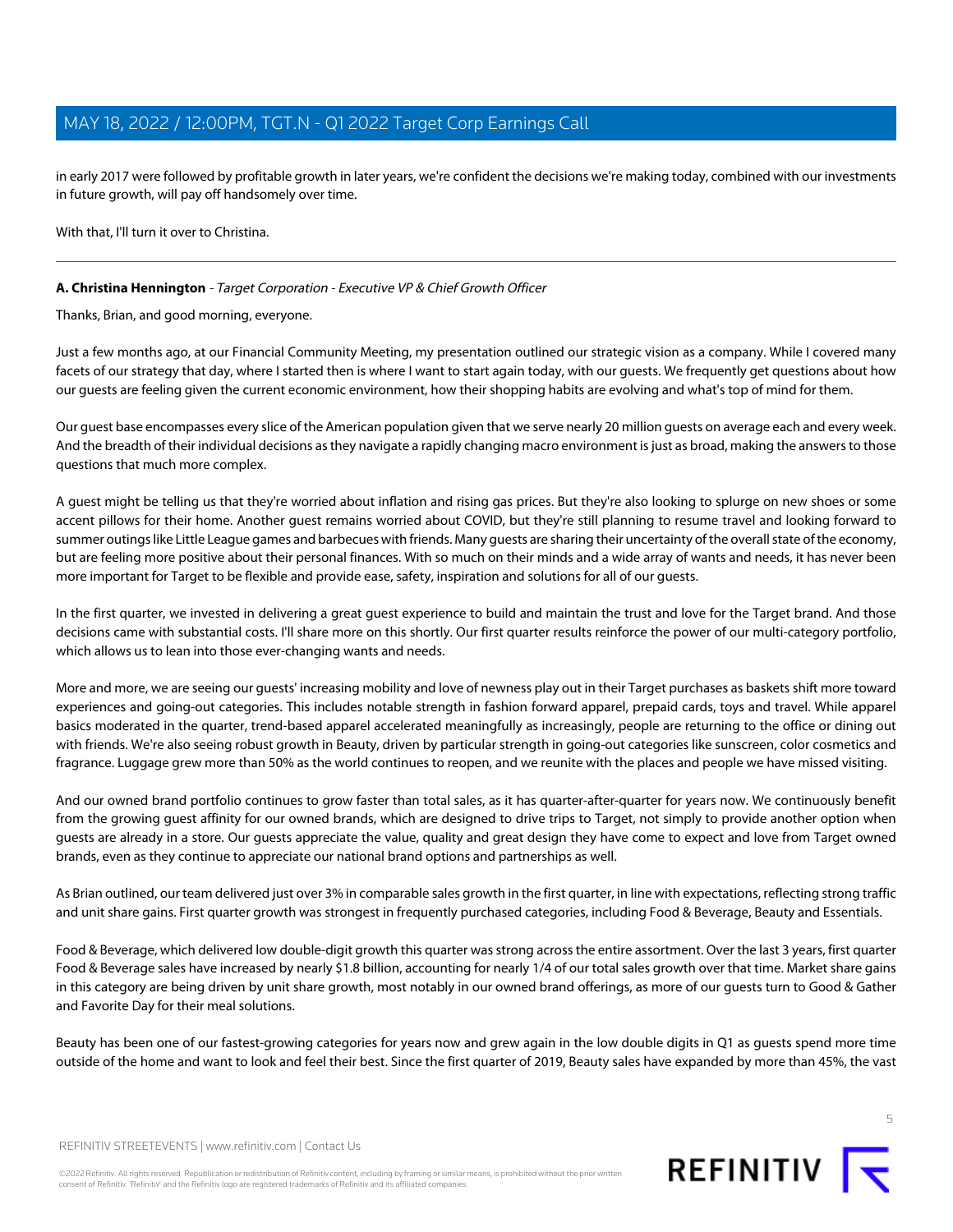majority of which occurred before our rollout of the Ulta Beauty at Target experience, evidence that there is still plenty of room for growth in this category.

Essentials grew in the high single digits in Q1, having added well over \$1 billion in first quarter sales over the last 3 years. Notably, nearly \$0.5 billion of that growth happened after 2020, when we saw explosive demand for categories like household paper, over-the-counter and cleaning supplies.

Across our other core categories: Apparel, Home and Hardlines, we saw small declines in comparable sales this quarter. In Apparel, despite unfavorable weather across most of the country, comp sales remained nearly flat to last year, having grown more than 60% in the first quarter a year ago and nearly \$1 billion since the first quarter of 2019.

In Home, even after a small pullback in Q1 comps, sales remain more than 40% higher than the first quarter of 2019, equating to more than \$1.2 billion in growth over that time. Our seasonal categories continue to excel as our guests turn to Target for all of their holiday and celebratory solutions, leading to all-time records in the recent Valentine's Day and Easter seasons.

And notably, guests are finding new ways to enjoy and celebrate the spaces they've invested in over the past few years. Having already renovated their homes with purchases in categories like furniture and small appliances, guests are now refreshing their homes with smaller touches, driving demand in categories like decor, candles and seasonal assortments; further evidence, not just of the strength in our multi-category portfolio, but the breadth of what we offer within categories as well.

Hardlines saw a slight pullback in Q1, but has grown more than \$1.3 billion since the first quarter of 2019. Within Hardlines, guests have been refocusing their spending away from electronics like TVs and into experiences for both kids and adults, which led to strength in our toys, travel and prepaid card categories.

As Brian mentioned, first quarter gross margin performance was well below our expectations. This was driven by a number of factors, the most impactful of which was softer than expected sales in several categories, resulting in too much inventory in those areas. As we developed our plans for the quarter, our task was to anticipate how spending would change under circumstances no one had ever seen before given that we were about to compare over 2 years of historically high federal stimulus payments. As such, we relied on numerous forecasts and estimates, both internal and external, to help determine our view for the quarter. Despite this careful approach, the mix of actual demand materialized differently than we had anticipated.

In addition, as supply grew and demand shifted away from bigger, bulkier products like furniture, TVs and more, we needed to make difficult trade-off decisions. We could keep this product knowing it would sell over time or we can make room for fast-growing categories like Food & Beverage, Beauty, and personal care and Household Essentials. To preserve the quality of on-shelf presentations and support the guest experience, we chose the latter, leading to incremental markdowns that reduced our gross margin. While these were difficult decisions, we believe they'll pay off in the long term, given that building long-term loyalty remains our top priority.

As we look ahead, we'll continue to do all we can to support our guests, providing them great value, an unbeatable selection of necessities and affordable luxuries and a shopping experience that sparks a smile and provides a temporary escape. The second quarter offers many opportunities for our team to help all families discover the joy of everyday life. And this summer's assortment features some of our most inclusive offerings yet.

First, in May, we are celebrating Asian American and Pacific Islander Heritage Month by highlighting Asian founders and creators, amplifying their voices with stories of how their unique cultures influence the creation of their products and businesses. With June right around the corner, we're excited to honor our LGBTQ+ community as we celebrate Pride Month. This uplifting and always relevant assortment offers bold product, inclusive marketing and everyday affirmation that authentically represents and celebrates community and culture. And of course, we just finished celebrating mom in May and have plenty of options to honor dads in June, along with many other opportunities to celebrate the joys of summer.

And speaking of joy, we're ecstatic about our recently announced expanded partnership with actress, author and social media phenomenon, Tabitha Brown, a beacon of positivity, inspiration and joy. Having collaborated with her on social media for years, we're excited to grow our

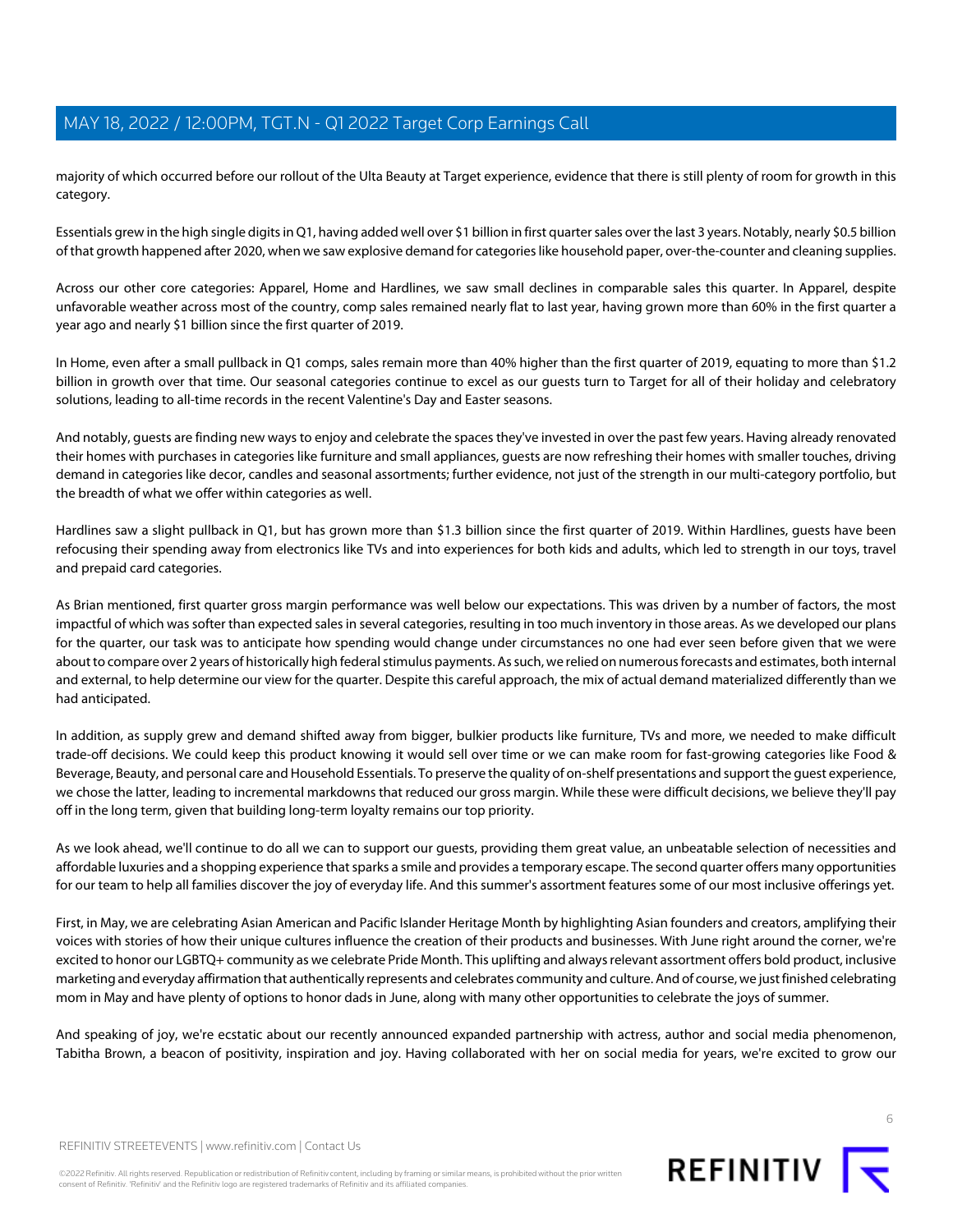partnership with Tabitha and feature 4 limited time-only collections set to launch over the next year, starting with an exclusive apparel and accessories line of more than 75 items this June that are sure to lift both style and spirit.

Before I pass things over to John, I want to thank our teams across our stores, distribution centers and headquarters locations all around the globe for their unwavering leadership and service to our guests and to each other. Without them, we would not be able to continue growing our business and serving our guests each and every day. Despite the volatility and rapid shifts in consumer demand, the macro environment and the global supply chain, our business remains strong, and we're confident in both our long-term strategy and our team's ability to navigate through this dynamic period.

We continue to focus on serving our quests in all that we do through our ability to provide relevance and joy in our assortment, the delivery of a positive one-of-a-kind inspiring guest experience and by building lasting, deepened affinity over time. We're lucky to have the best team in retail to make all of this come to life, and I look forward to all we will do together in the second quarter and beyond.

<span id="page-6-0"></span>With that, I'll pass things over to John.

### **John J. Mulligan** - Target Corporation - Executive VP & COO

Thanks, Christina. Over the last couple of years, our team has been focused on 2 separate and related issues, namely, beginning with the acceleration in sales in early 2020, our inventory wasn't growing fast enough to keep up with the expansion of our sales volume. And as a result, we weren't maintaining in-stock levels consistent with our standards.

Following 2 years of efforts to catch up, by the time we entered 2022, we had made considerable progress. Overall inventory levels were aligned with both the level of sales we had already achieved and our near-term growth expectations. As a result, we began to see improvements in both in-stocks and product availability. However, conditions have remained far from perfect. Some items and categories remained spotty, typically driven by vendors who are facing multiple constraints in their businesses.

A separate challenge our team has been facing, which became more acute in the back half of 2021, is driven by capacity constraints in both the global and domestic freight markets. These issues continue to make it more difficult and more expensive to move inventory where we need it to be. Our team has done a great job managing through these challenges. And as you've seen from our recent gross margin results, our P&L has reflected those higher freight costs.

Coming into this year, we anticipated we'd see continued tight conditions and elevated costs in freight markets. But the actual conditions and costs have been much more challenging than expected. More specifically, first quarter freight and transportation costs came in hundreds of millions of dollars higher than our already elevated expectations. And for the full year, we're now expecting about \$1 billion of incremental freight costs, even compared to our expectations only 3 months ago.

Among the reasons for this incremental pressure, record high fuel costs are a meaningful driver as well as the global shipping market, where costs have stayed unusually high and where we sometimes need to rely on the spot market to secure adequate capacity. Compounding these near-term pressures on our gross margin rate, volatility in both consumer demand and delivery times placed additional stress on our supply chain in Q1, one that was already running lean on capacity in light of the growth we've seen over the last 2 years.

As Brian and Christina mentioned, this quarter, we ended up carrying too much inventory in several categories where the slowdown in sales was more pronounced than expected, including home, electronics, sporting goods and apparel. In addition, capacity pressures were compounded by the fact that in several of these categories, including kitchen appliances, furniture and outdoor living, items are bulkier than average and require higher-than-average amounts of storage capacity.

As our team collaborated with Christina's team to work through this excess inventory, we made decisions with an eye on preserving the guest experience. Rather than jamming store sales floors with excess product, which would have made them more difficult to shop, our team secured

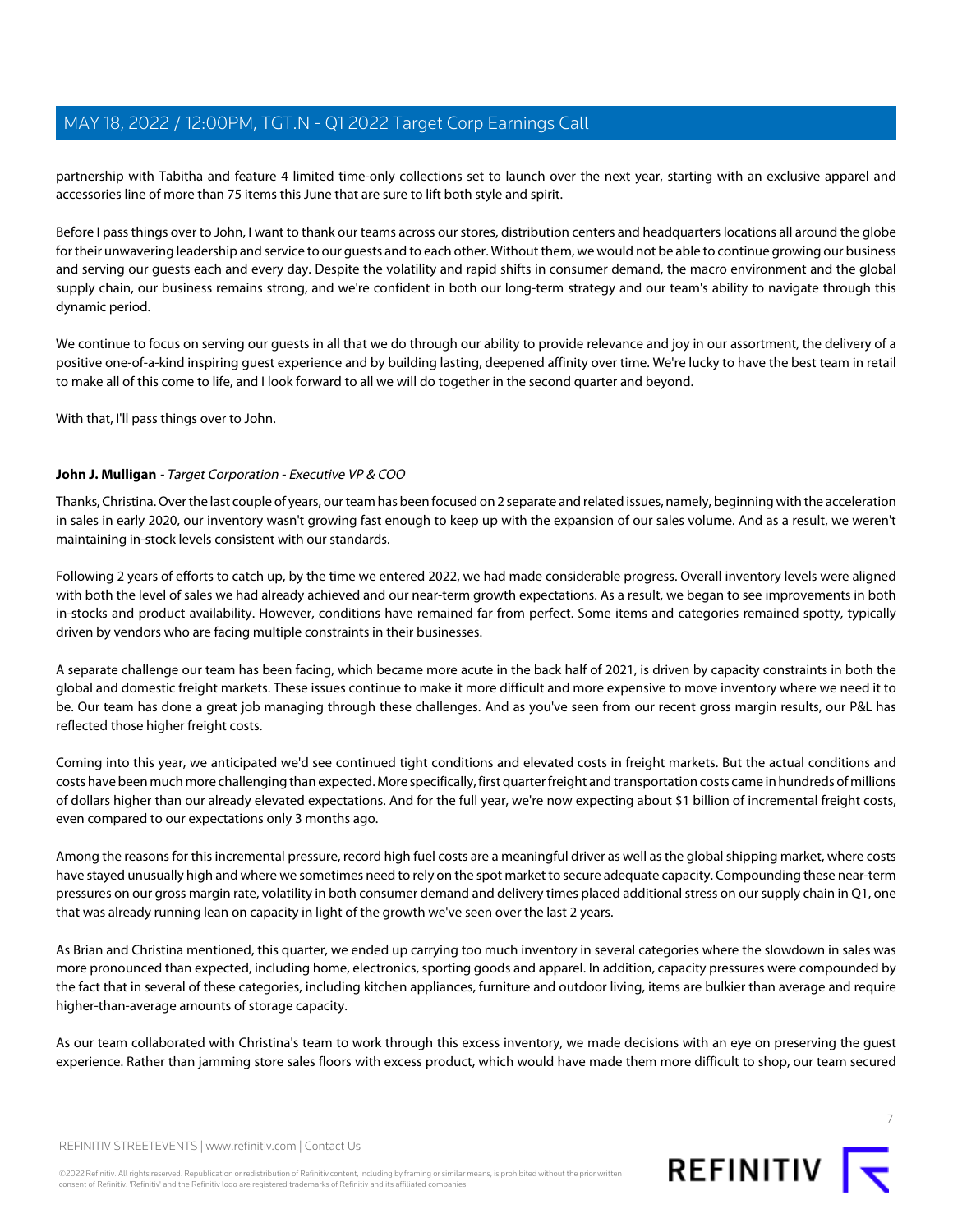temporary storage capacity instead. And as Christina mentioned, rather than carrying items beyond their relevant season, her team made the tougher call and marked items down to clear them and keep our presentations fresh and inspiring.

While these were difficult decisions in the moment, we have no doubt they are the right long-term choices. However, they involved higher costs, resulting directly from the actions we chose to take and indirectly in terms of team member hours required to manage the extra volume. As Michael will discuss in more detail, while we don't expect these conditions to persist over time, they'll continue to impact our Q2 results before conditions begin improving later in the year.

More specifically, as we move beyond the front half of the year, we'll have had enough time to adjust inventory levels and receipt volumes to match the pace of sales, even in longer lead time categories. In addition, capacity in our supply chain will continue to build throughout the year as the new buildings we opened last fall continue to ramp up their productivity while we work to open additional buildings in the years ahead.

Beyond this ongoing work to expand the upstream supply chain, we continue to add downstream capacity in our sortation centers, which increase speed and reduced the unit cost of last mile delivery. Following our successful test of the concept in the Minneapolis market, we now have 6 sortation centers open and operating, with plans to open 3 more by the end of the year.

While the newly opened centers are still ramping up their capacity, in total, our 6 sortation centers handled 4.5 million packages in Q1, a number that's expected to grow significantly throughout the year. Each of these facilities already has volume flowing to our national carrier partners, including the ability to sort USPS packages individually by post office, creating a high-speed, low-cost delivery option in the metro areas surrounding each center.

In addition, we've begun rolling out our lowest cost delivery option, Target last-mile delivery, at our Atlanta sortation center and will soon expand that capability to the other 4 recently opened facilities. For this capability, we collaborate with our partners at Shipt, whose drivers sign up to deliver batches of orders that have been sorted hyperlocally down to the neighborhood level. This provides a fast, efficient, reliable and low-cost delivery option for our business, benefiting both our guests and the P&L. While we're excited about the results these centers are already delivering, this initiative is in the very early stages, and we have plans to continue opening centers and ramping up this new capability for years to come.

Beyond investments in the supply chain, we're also excited about the investments we're making in our stores, allowing them to become more productive, more fun and more inspiring to shop. For the year, we have plans to complete remodel projects in nearly 400 stores. And through the first quarter, we had already mobilized on just under half of those projects, keeping us on pace for the year. Just under 200 of this year's projects will be traditional full remodels in which we transform every part of the store, from wall to wall and floor to ceiling, updating the shopping experience to make it more inspiring for our guests and more efficient for our team to operate.

Beyond those full remodels, we're planning to complete just over 200 fulfillment remodels in 2022 as well. These projects are focused on the operations of the store and their ability to support our same-day services. More specifically, these projects make changes within the 4 walls of the store to add capacity for same-day orders and incorporate features to enhance our pickup and Drive-Up capabilities.

When warranted, these remodels include the addition of walk-in coolers and freezers near the front of the store, adding reliable capacity for our team to fulfill fresh, refrigerated and frozen items through our pickup and Drive-Up services. In addition, with many of these projects, we add a dedicated door for our team members to use when delivering Drive-Up orders to the parking lot. We're also adding canopies, more prominent signing and more Drive-Up spaces in our parking lots, making the Drive-Up process safer and easier for both our team members and our guests.

Beyond these existing store investments, we continue to open new stores around the country. In the first quarter, we opened 7 locations, all smaller formats, in markets ranging from Jackson Hole in Wyoming to Times Square in New York. We continue to be pleased with the performance of our new stores and our ability to flexibly serve guests in new neighborhoods. And for our stores and markets that were temporarily affected by COVID, including college locations, tourist destinations and dense urban areas, we've seen continued rapid recovery in sales volumes as activity ramps up in those markets following periods of lockdown over the last 2 years.

©2022 Refinitiv. All rights reserved. Republication or redistribution of Refinitiv content, including by framing or similar means, is prohibited without the prior written consent of Refinitiv. 'Refinitiv' and the Refinitiv logo are registered trademarks of Refinitiv and its affiliated companies.



REFINITIV<sub>I</sub>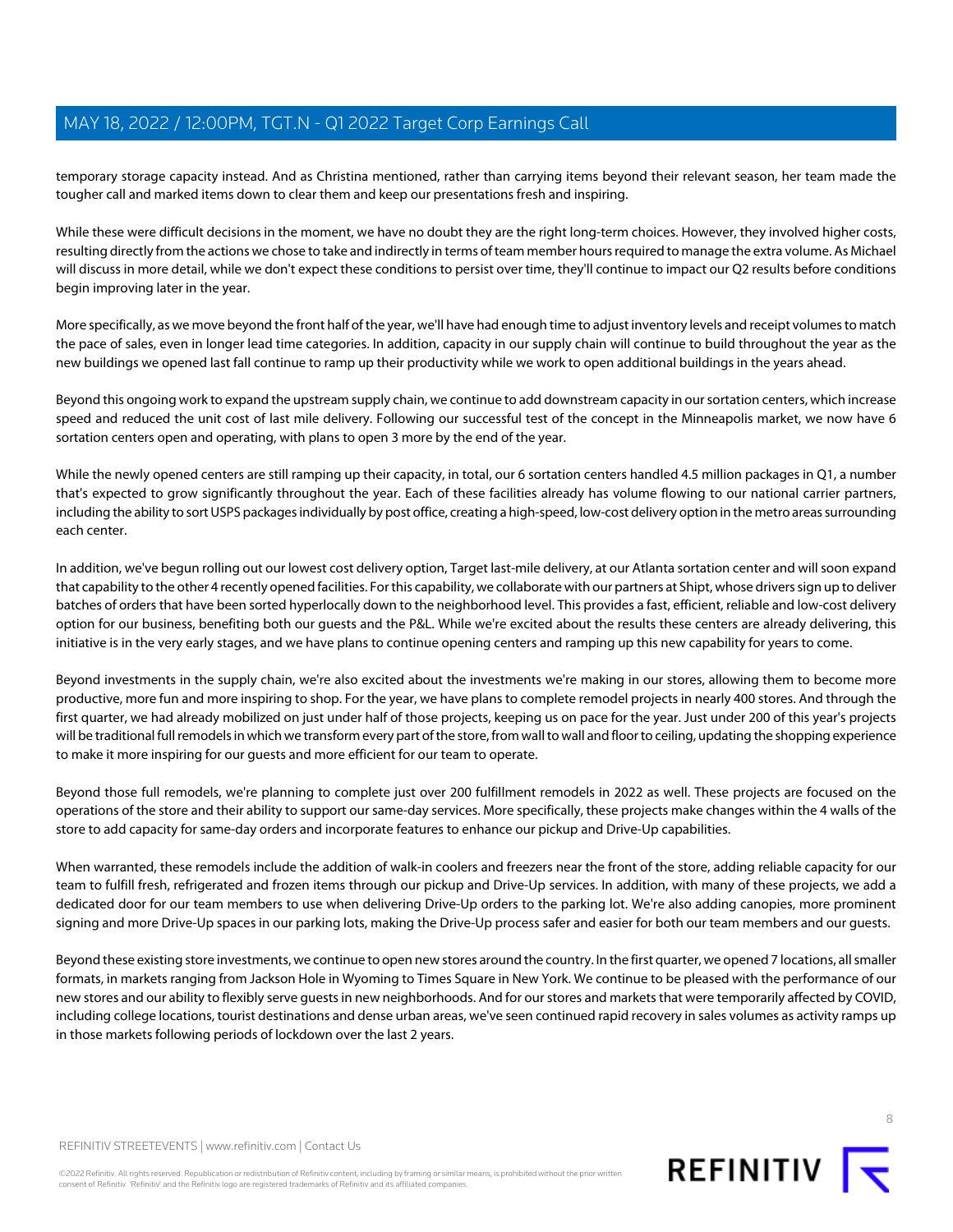Similar to the pressures we've been experiencing in our merchandise costs, our construction team has been dealing with volatility in the price of raw materials and labor in our new store and remodel projects. And like our merchandising partners, they've done a great job working around those costs and constraints, keeping projects on track while maintaining their focus on delivering a great guest experience.

So as I get ready to hand the call over to Michael, I want to pause and thank the entire operations team, from our stores, to supply chain, and our properties team to our partners at Shipt. The growth we've seen in our business and the expansion of our capabilities over the last 2 years has been both energizing and inspiring, but it certainly hasn't been easy for our team. They've handled growth well beyond what any of us would have expected 2 years ago, even as they worked around new challenges and unexpected obstacles.

One of the joys of the last year has been the ability for me to once again get out in the field, traveling to our stores and distribution facilities around the country, and experiencing firsthand the energy and positive attitude our team brings to work. They're united in their support of our guests, for our brand and for each other. Every day, they bring our company purpose to life. And every day, I am inspired by what they accomplish.

<span id="page-8-0"></span>Now I'll turn the call over to Michael.

### **Michael J. Fiddelke** - Target Corporation - Executive VP & CFO

Thanks, John. I want to start my remarks today where John just ended and add my thanks to our entire team. Even with all of the challenges they've been facing, they refused to get distracted. Instead, they maintained their focus on our company purpose, to help all families discover the joy of everyday life. Our team shows up to work every day with a passion for serving all families and for serving each other.

As John mentioned, it's been a joy in recent months to be able to travel once again, meet with teams across the country and hear what's on their minds. And the optimism and energy of our team is infectious. I can feel that whenever I meet with the team, and obviously, our guests can feel it when they shop, which explains why our first quarter traffic has increased more than 20% over the last 2 years.

In the first quarter, our comp increase of 3.3% was supported by a traffic increase of 3.9%, partially offset by a small decrease in average ticket. Among our fulfillment channels, store sales grew slightly faster than digital in the quarter. Within digital, same-day services continue to drive our growth, and accounted for well over half of our first quarter digital sales; within our same-day services, Drive-Up accounts for the majority of sales, and it continues to grow the fastest. In fact, of the \$3.3 billion in first quarter digital sales that we've added since 2019, Drive-Up accounts for nearly half of that growth.

On the first quarter gross margin line, we saw a rate decline of about 4.3 percentage points compared with last year. Among the causal factors, merchandising actions drove about 3 percentage points of the decline, driven by the combined impact of impairments, markdowns and other actions taken to rightsize our inventory position in categories that were too heavy, along with the impact of higher freight costs.

Among other drivers, higher supply chain costs accounted for a little over one percentage point of this year's rate decline, reflecting the impact of higher headcount and compensation in our distribution centers. Sales mix accounted for the remainder of the decline, worth about 10 basis points of pressure.

On the SG&A expense line, we benefited from fixed cost leverage and strong expense control throughout the quarter, which helped to offset the impact of inflation-driven cost increases in multiple expense lines. Within compensation, the continued impact of team investments was offset by lower incentive compensation compared with last year.

On the D&A expense line, we saw about 10 basis points of benefit in Q1, reflecting leverage on strong revenue growth. Altogether, our first quarter operating margin rate of 5.3% was about 4.5 percentage points lower than last year. While we expected this year's rate would be well below last year, our actual performance in the quarter was far lower than we anticipated, driven by the unexpectedly high costs we incurred on the gross margin line.



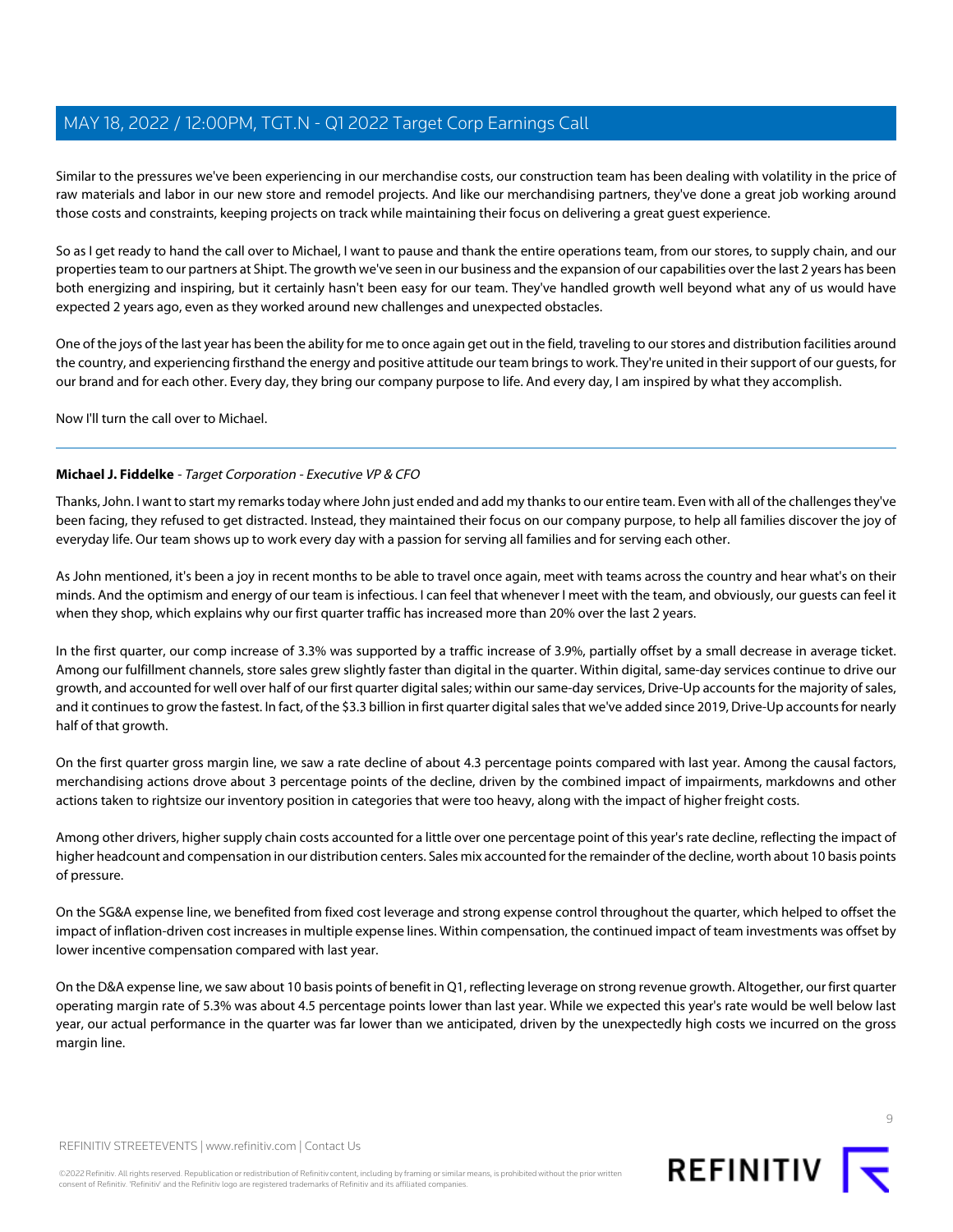Turning now to capital deployment, I'll start where I always do, by reiterating our priorities, which have remained consistent for decades. First, we fully invest in our business and projects that support our strategic and financial criteria. Second, we support the dividend and look to build on our 50-year record of annual dividend growth. And finally, we return any remaining excess cash within the limits of our middle A credit ratings through share repurchases over time.

Beginning with the top priority, first quarter CapEx was just under \$1 billion, keeping us on track to spend \$4 billion to \$5 billion for the year. While our teams continue to face multiple challenges, including supply shortages, shipping delays and permitting and inspection delays in some communities, they're doing a great job of working around these obstacles and keeping projects moving.

In addition, as John mentioned, unexpected inflationary pressures are affecting some of our capital projects, which will impact our total spending for the year. As I mentioned at our recent Financial Community Meeting, we're excited to make progress on our capital projects, which continue to move our business forward. And today, given the team's efforts to advance this year's projects, I believe we'll reach the high end of our \$4 billion to \$5 billion plan for the year.

Moving to our second priority. We paid dividends of \$424 million in the first quarter, up about 25% from last year. reflecting a 32% increase in the per share dividend, partially offset by a decline in share count. We plan to recommend that our Board approve a healthy increase in the quarterly dividend, in the mid-teens to low 20% range later this year, keeping 2022 on track to be our 51st consecutive year of annual dividend increases.

And finally, regarding share repurchases. Given our strong leverage metrics coming into the year, we entered into an accelerated repurchase plan in the first quarter, which will result in the retirement of up to \$2.75 billion of our stock by the time the plan settles in June. In addition to this ASR, we repurchased another \$10 million in shares in the first quarter.

While we anticipate having continued ample capacity to return capital through share repurchases this year, given the current supply chain challenges we're facing and their impact on working capital, we now expect our total repurchases this year will be lower than the \$7 billion we returned in 2021. As always, we'll adjust our pace, up or down, based on external conditions, business performance and cash flow, with a goal of maintaining our middle A credit ratings.

So now I want to turn to our after-tax return on invested capital, which measures both our profitability and the efficiency of our CapEx decisions over time. In the first quarter, we reported a trailing 12-month after-tax ROIC of 25.3%. While this is a very strong number, indicative of the underlying health of our business, it was much lower than expected, near the very low end of where we expect to operate over time.

Now let's turn to our guidance. In terms of the top line, based on our first quarter results and the trends we've seen so far in May, we continue to expect full year revenue growth in the low to mid-single-digit range. In terms of our profitability, given the unexpected cost headwinds that we're currently facing, we now believe our full year operating margin rate will be well below our prior guidance of 8% or higher. More specifically, given the elevated level of volatility we're currently facing and multiple sources of uncertainty going forward, we see a range of potential outcomes, centered around a 6% operating margin rate for the full year.

As John mentioned, in the second quarter, we expect the challenges we faced in the first quarter will continue to impact our near-term profit performance. And our team is focused on doing everything necessary to ensure we enter the fall season with an appropriate level of inventory by category. As such, we expect a Q2 operating margin rate in a wide range, centered around our first quarter rate to 5.3%, well below where we'd expect to operate under normal conditions.

As we move into the back half of the year, we continue to expect our profit performance will begin to improve. In particular, as John mentioned, we expect to have worked through the excess inventory positions that hampered our Q1 performance and which we expect to impact our gross margin in Q2. That said, we don't expect the external environment will be anything close to normal in the back half of the year. In particular, we don't expect to see any meaningful reduction in global supply chain pressures until 2023 at the earliest. So the elevated costs we've been facing will continue to affect our profitability for the remainder of the year.

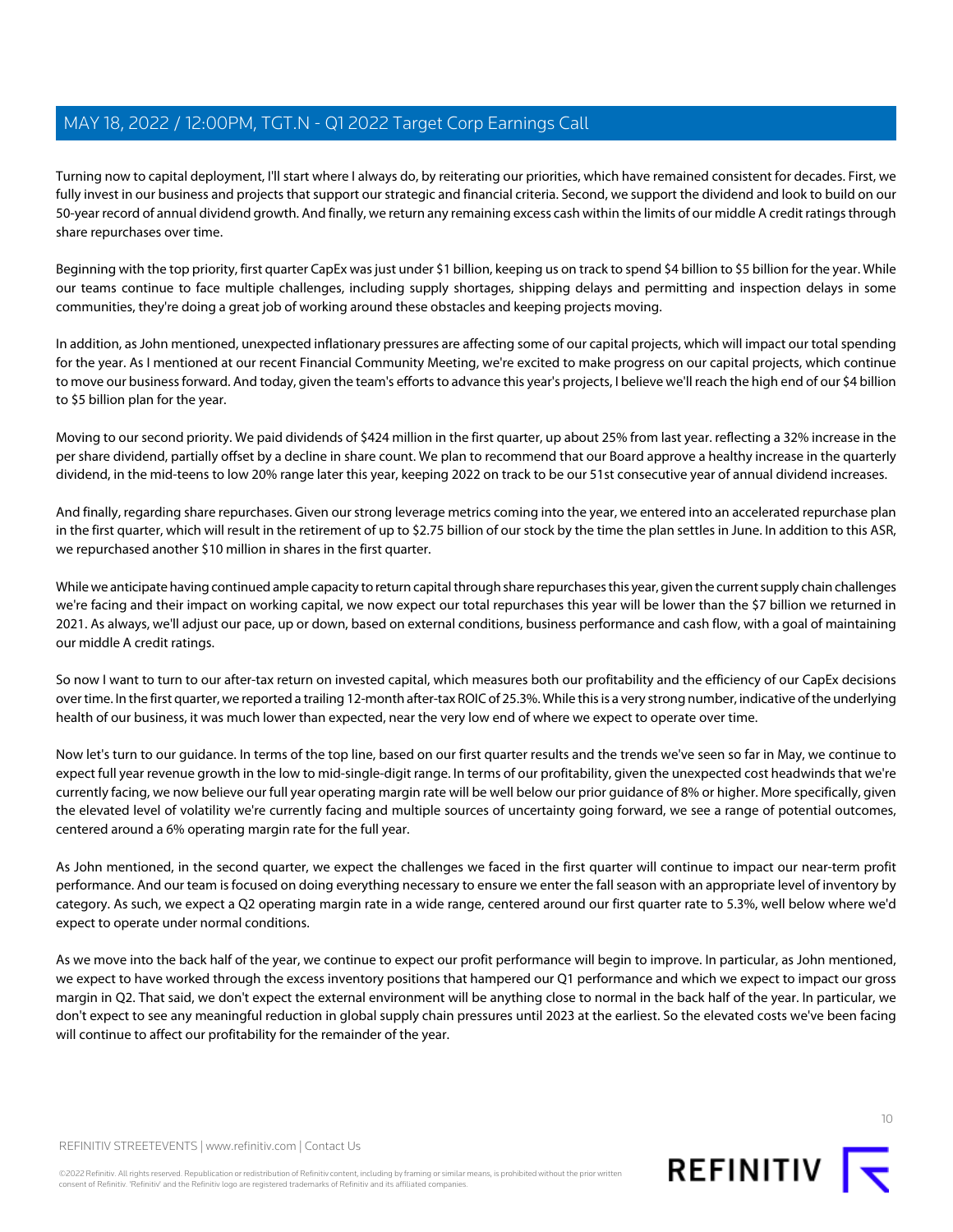But let me be clear about a couple of things. First, we are not happy with our current profit performance, and our team is laser-focused on helping to quickly restore our business performance to where it should be operating over time. That said, nothing that is happening today has changed our long-run expectations regarding the ability of our business to grow nor has it changed our view of the long-run potential of our business to deliver an operating margin rate of 8% or higher over time.

And today, as we navigate these near-term challenges, we are fortunate to have an incredibly healthy underlying business, one that can stand up to the significant headwinds we're facing and come out stronger on the other side. We have ample financial capacity to continue making long-term investments, in new stores, remodels, supply chain, and of course, in our team, all with a focus on serving and delighting our guests, driving deeper loyalty, and building on the top line growth we've seen in recent years and which continues today.

After all, even after a significant pullback from last year, first quarter earnings per share were more than 40% higher than in the first quarter of 2019 prior to the beginning of the pandemic. While that doesn't mean we're where we want to be operating today, it shows we have a strong foundation from which we can recover from today's challenging environment and restore our operating margins to 8% or higher over time, consistent with our long-term financial algorithm. And given the loyalty and momentum we've established with our guests and the power of the investments we continue to make, we expect to continue growing the top line, even as we regain the level of profitability we expect our business will generate over time.

Now I'll turn it back over to Brian for some closing remarks.

### **Brian C. Cornell** - Target Corporation - Chairman of the Board & CEO

Thanks, Michael. Before we move to your questions, I want to take a few minutes to reinforce why we're confident in the ability of our team and our durable business model to successfully navigate today's volatile environment and deliver continued profitable market share growth in the years ahead.

As Michael covered, even as elevated costs put meaningful pressure on our near-term financial performance, our business today remains profitable and very healthy, and it continues to grow. Since the first quarter of 2019, both our revenue on the top line and our EPS on the bottom line have each grown by more than 40%. Underlying that growth, we benefited from strong increases in both guest traffic and average ticket over the last 3 years, meaning the guests have found more reasons to visit our stores and our site and purchase more when they shop. This is the definition of a durable business model, one that can stand up to the unexpected pressures and remain healthy and growing.

When I think about the critical drivers of our long-term success, there are 2 things that rise to the top of that list: our team; and the relationship we've developed with our guests. And when I think about the quality of our team, I don't believe that it's ever been better.

Over the last 5 years, we've made significant, purposeful investments to ensure we're hiring, elevating and retaining the best team in retail. These investments begin with paying benefits. But we've also found new ways to enhance the work experience and provide pathways for advancements, all in keeping with our Target forward goals to create an equitable and inclusive workforce and workplace. So even as we work tirelessly to restore our business to its long-term profitability, you should expect us to continue investing in our team, because we'll never achieve our longer potential without them.

We have the same perspective regarding relationships with our guests. Over the last 5 years, we've made a number of deliberate decisions that were designed to deepen the relationship between Target and our guests. These decisions have resulted in ever-increasing traffic, translating to growth on both the top line and the bottom.

So in the quarter just ended, when our team was facing potential trade-offs between a guest experience and incurring short-term costs, I am proud to say that they maintained their focus on the guest experience. That's because our team is laser-focused on our long-term financial performance, which depends on building and maintaining an ever-deepening relationships with our guests.

So with that, I want to thank you for listening into our call today. And now Christina, John, Michael and I will be happy to take your questions.

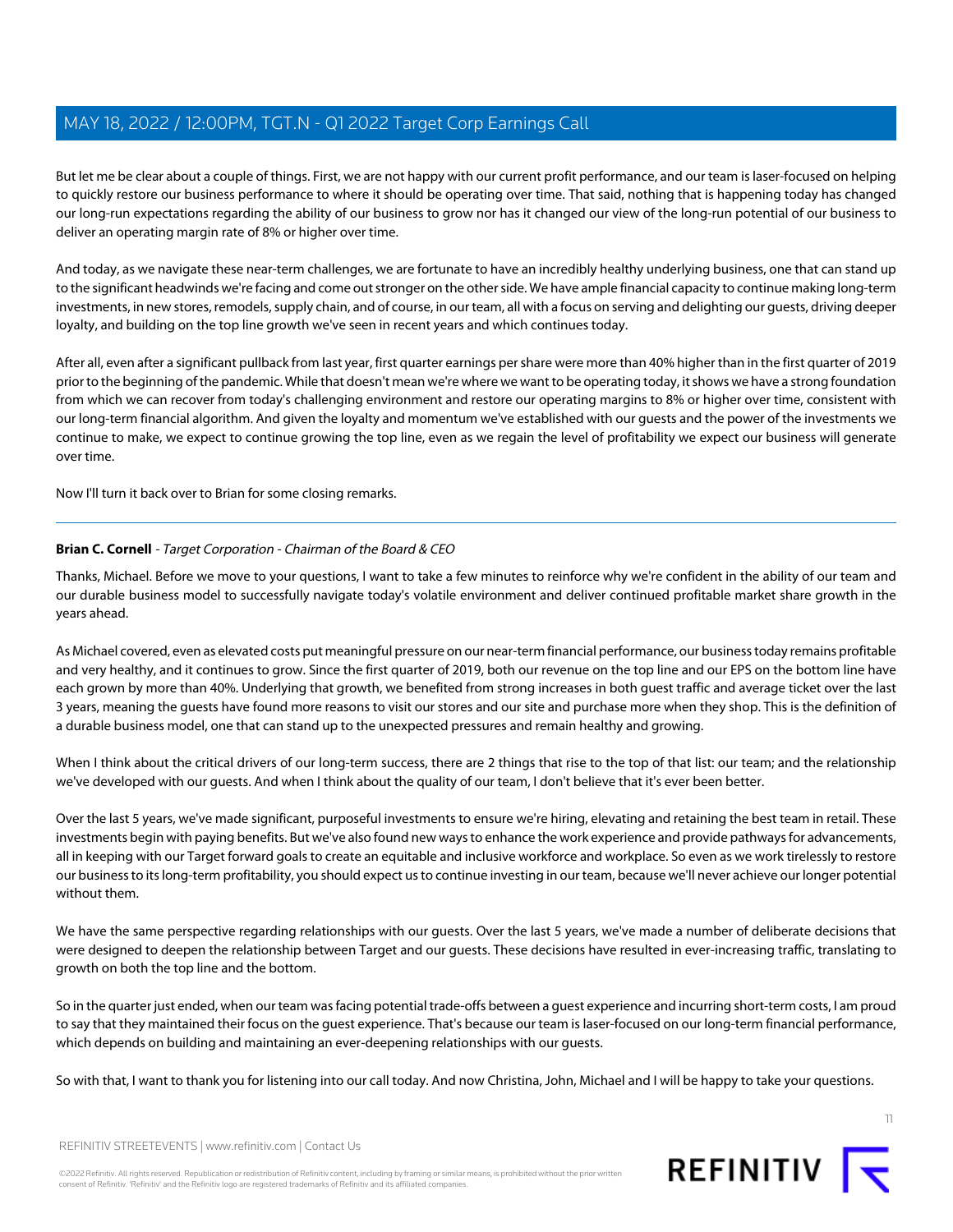### **QUESTIONS AND ANSWERS**

#### **Operator**

<span id="page-11-0"></span>(Operator Instructions) Our first question comes from Chris Horvers with JPMorgan.

#### **Christopher Michael Horvers** - JPMorgan Chase & Co, Research Division - Senior Analyst

I have a question and as well as a follow-up. So first question is, in the first quarter of 2020, you took a large inventory impairment that you were able to get back in the second quarter. Now understanding it's a different environment that we face in this quarter, but the question is, how much lingering markdown risk could there be in 2Q? Maybe how large was the impairment? And why wouldn't this capture the risk in the first quarter? And how are you framing out the potential gross margin decline in 2Q?

#### **Michael J. Fiddelke** - Target Corporation - Executive VP & CFO

Yes. Thanks for the question, Chris. We still got some inventory to work through. And so you saw some of that pain in Q1. And our gross margin guidance of Q2 of operating -- or sorry, our operating margin guidance of a 5.3%, give or take, a wide range around that, contemplates the work we still think we have to do on the inventory side in the second quarter. Importantly, we believe taking those actions in Q1 and Q2 set us up well for the balance of the year. We've got some big important seasons in front of us: back to school, back to college. It will be fall and holiday before we know it, and so we're taking the right actions now to preserve a guest experience that continues to be strong. You saw it in traffic in Q1, and we're excited about what we see as a start of Q2 on the top line as well.

#### **Christopher Michael Horvers** - JPMorgan Chase & Co, Research Division - Senior Analyst

Okay. And then as a follow-up, can you expand a little bit more on what changed in your implied operating margin outlook for the back half? You mentioned supply chain costs. Are these now about \$1 billion for the year? Are these now big enough to offset the air freight pressures in the back half, particularly 3Q? And then did you also change your mix assumption? And to what extent are you baking in more promotions and clearance relative to a few months ago?

#### **Michael J. Fiddelke** - Target Corporation - Executive VP & CFO

Yes. You hit on 2 of the bigger factors that will be at play in the back half of the year. As we've discussed, we see about \$1 billion of freight and transportation pressure, outside of what we would describe even at the start of Q1. But we do expect, and we continue to take product in early intentionally to protect against supply chain disruption. We expect to see some offset as we don't anniversary the same level of air freight that we saw in the back half of the year.

When it comes to mix, I mentioned in my remarks about a 10 basis point drag from margin rate mix. The biggest shift from a category perspective is just the change in some of the categories at the top of the guest shopping list. And some of those categories where we've got some inventory to work through are the ones we'll work through in the first half of the year, and will be better positioned heading into the second half.

#### **Operator**

The next question comes from Karen Short with Barclays.

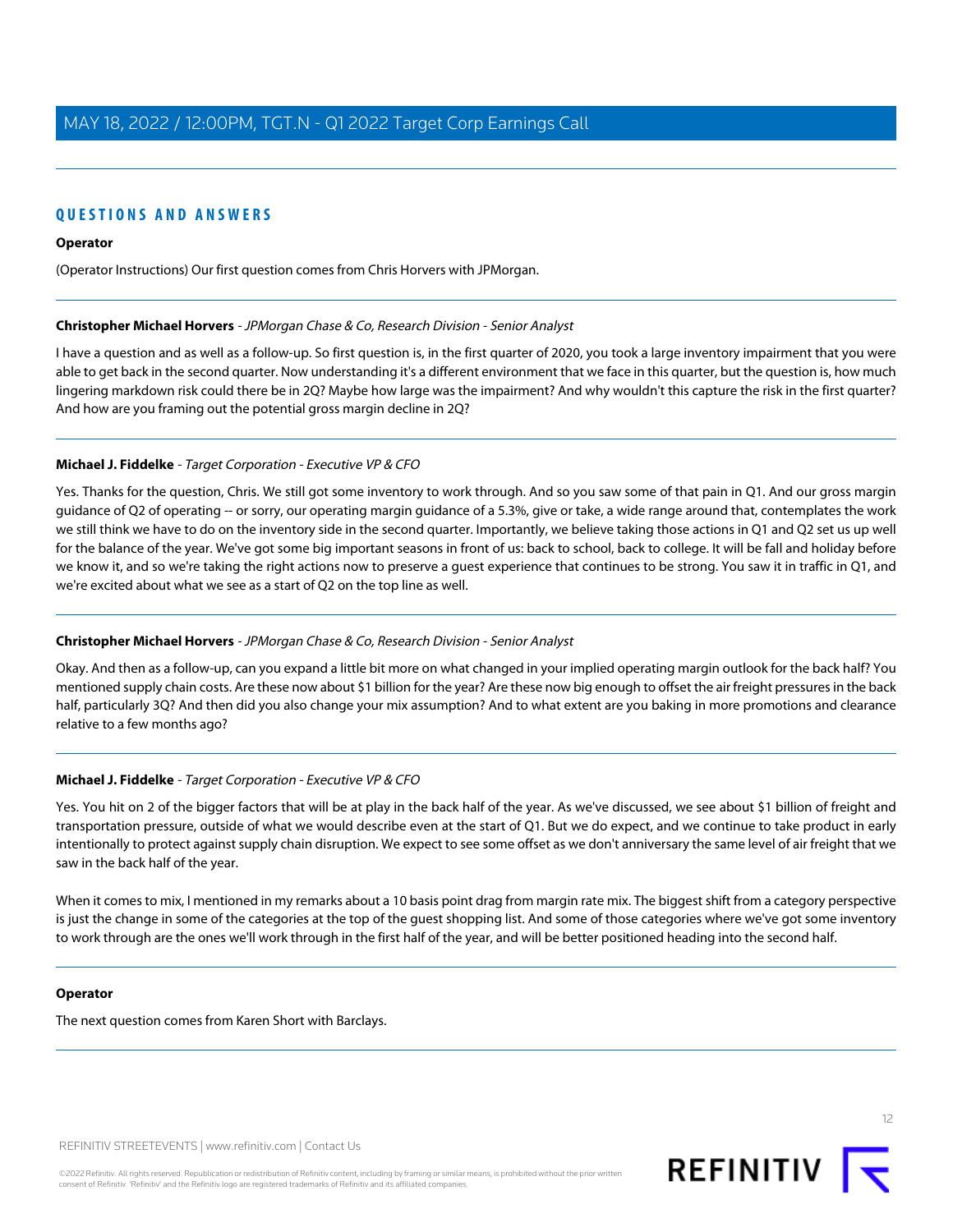### <span id="page-12-0"></span>**Karen Fiona Short** - Barclays Bank PLC, Research Division - Research Analyst

I had 2 questions. So the first is, I'm just curious on your philosophy with respect to the fact that you had an Analyst Day on March 1 and had some insight into the trends that you were seeing. So can you maybe just update us on your philosophy on maybe giving a pre-announcement? Because, I mean, I think it did come up with Walmart yesterday as well. So you're in good camp on things changing very quickly with the consumer and with the cost side of the equation. So that's my first question. And then I just had a quick follow-up.

### **Brian C. Cornell** - Target Corporation - Chairman of the Board & CEO

Karen, as we stand in front of you and others in March, we did not anticipate the rapid shifts we've seen over the last 60 days. We did not anticipate that transportation and freight costs would soar the way they have as fuel prices have risen to all-time highs. While we were certainly anticipating the impact of overlapping stimulus and consumer and guest returning to more normal activities, we did not expect to see the dramatic shift in many categories that we've talked about, the shift from categories like TVs to luggage, from small appliances to toys, and guests celebrating, being out with friends. That certainly impacted our business in the first quarter, and we expect that to continue in Q2. And we certainly didn't anticipate the impact that would have on our supply chain costs.

So things changed rapidly after we stood on stage in New York. We own that. It's what we're adjusting as we build our plans for the balance of the year. And we're committed to improving our operating performance over the second, third and fourth quarter and getting ourselves back on track for a more normalized environment in 2023.

### **Karen Fiona Short** - Barclays Bank PLC, Research Division - Research Analyst

Okay. And then my second question is, obviously, we -- you have the higher sales productivity. That should be sustainable. So that should also translate into a sustainably higher operating margin structure, right, longer term, which is what you guided to. But that's the biggest question, obviously, that investors are asking today given what you just reported and what your guide reflects. So maybe if you could just give a little more color on why -- and the puts -- not the puts and takes, but the -- I guess, a stair step function to get back to your algorithm on the 8% operating margin.

#### **Michael J. Fiddelke** - Target Corporation - Executive VP & CFO

You hit the nail on the head in your question. The sustainability of scale benefits, especially as you've seen in SG&A leverage, that should be sticky, and we would expect it to be sticky. We've got some work to do on the margin line, and Q1 and Q2 outlook reflects that. But as we work through some of that inventory liability, as we let the levers we have to pull react to the current environment, to Brian's note, some of that snuck up on us in the first quarter, and we'll work through some of that over time. But we continue to have a lot of confidence that the long-term run rate of profitability for the business is in the 8% range, give or take. And it's our work to do the hard work to get back to that path.

#### **Brian C. Cornell** - Target Corporation - Chairman of the Board & CEO

Karen, just finished my -- one of the things that hasn't changed since we were together in March and gives us great confidence as we go forward is the relationship we have with the guest. While we've certainly seen significant cost pressures since the start of this quarter, the guest continues to reward us with footsteps in our stores and growing traffic, more visits to our site. We feel very good about putting over 3% comps on top of 23% last year. The fact that traffic grew by almost 4% on top of 17% last year gives us great confidence that while we're facing some operating challenges, we've made that invisible for the guests. And we protected the guest experience as they shop our stores and visit our site.

That gives us tremendous confidence that, that guest will continue to reward us, particularly as we provide great value and affordability during a time of need. So that continues to give us confidence, not in just this year, but in our out-year forecast.

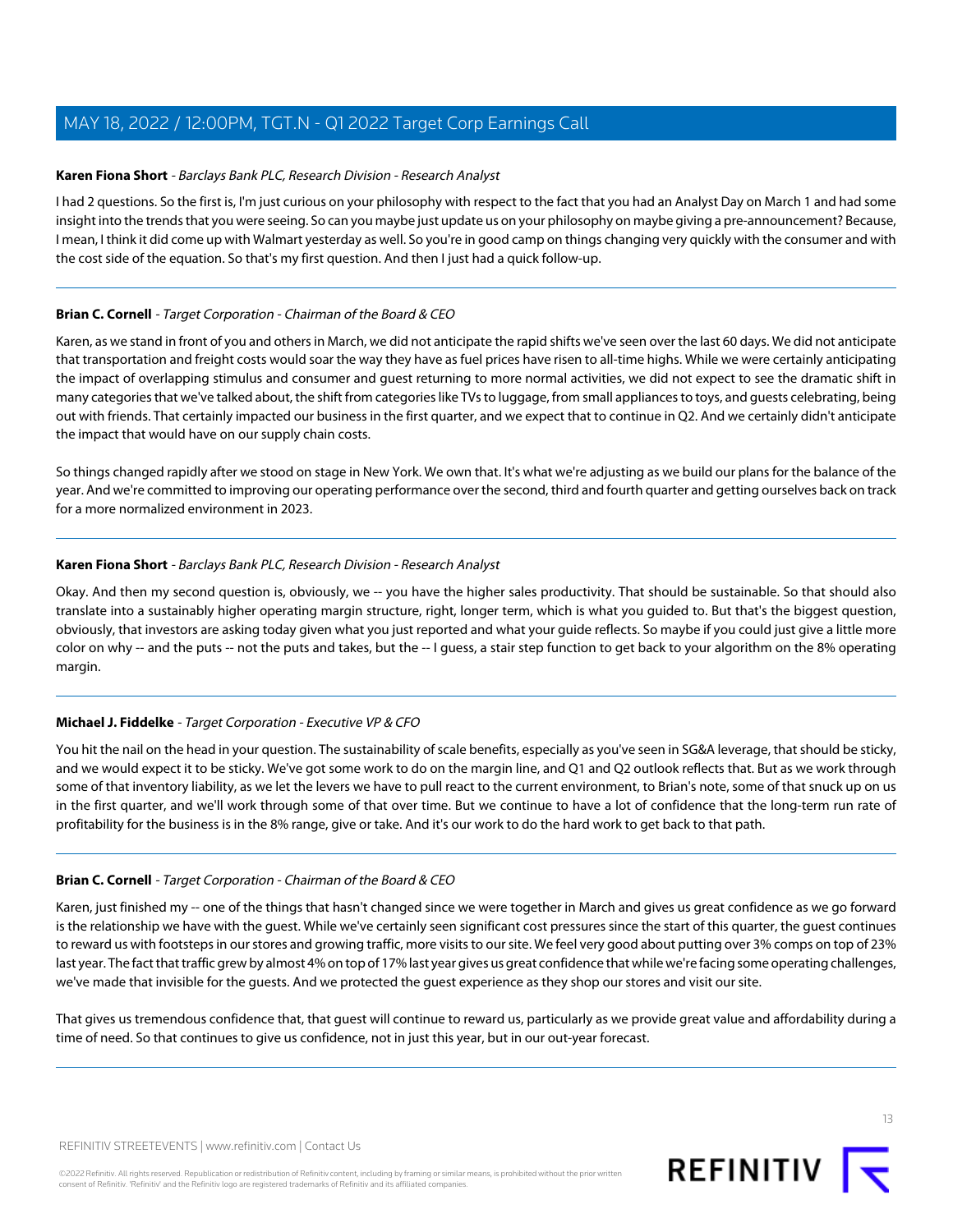#### **Operator**

The next question is from Kate McShane with Goldman Sachs.

#### <span id="page-13-0"></span>**Katharine Amanda McShane** - Goldman Sachs Group, Inc., Research Division - Equity Analyst

I wondered if you could help us understand a little bit more the slightly down average ticket during the quarter. Just given the level of inflation that we did see on the cost side and the prices that you may have passed through, are there any pricing actions here that can help offset some of these margin pressures further? Or can we expect higher prices than what we saw in Q1?

#### **Michael J. Fiddelke** - Target Corporation - Executive VP & CFO

Sure. Thanks for the question, Kate. As we shared in remarks, the headline story for us is traffic growth. But if you -- as you decompose ticket, we did see a low single digit increase in ASPs, offset by a reduction in units per basket. As you've heard us probably say many times before, a lot goes into that ASP number. It's a little bit product mix, it's a little bit how much inflation is in the environment. And so a little trickier to decompose there, but that's just a little more color on what we saw in the basket.

We continue to be laser-focused on that traffic number. That's a great indicator for us of how -- what we're doing is resonating with the guests and to continue growing the top line by growing and deepening engagement with Target. That positions us well for the back part of the year, and that positions us to have the top line that we want as we rightsize the profit picture over time.

#### **Katharine Amanda McShane** - Goldman Sachs Group, Inc., Research Division - Equity Analyst

Okay. And with regards to the operating margin guidance, and granted that I know you've kind of anchored it to the 5.8% and it being a wide range around that, is there any way you can dimensionalize how much lower do you think the margin can go or what the bottom of that range might be in your scenario analysis?

#### **Michael J. Fiddelke** - Target Corporation - Executive VP & CFO

Yes. There's -- I mean, obviously, there's a lot of factors at play as we look at Q2 and the balance of the year. I think we used the language, we wouldn't expect it to be normal for the balance of this year. So our best view of those factors is in our Q2 guide of 5.3%, plus or minus, a wide range around that, and in our guide of 6% for the year.

#### <span id="page-13-1"></span>**Operator**

The next question is from Scott Mushkin with R5 Capital.

#### **Scott Andrew Mushkin** - R5 Capital LLC - Founder, Managing Partner, CEO & Director of Research

So I guess the first thing I wanted to talk about a little bit is the inflation that consumers are seeing, particularly in those everyday items like utilities, food. How do you think the consumer is going to react over time? I know people talk about peak inflation, but from our vantage, it probably doesn't occur till maybe late summer. And how concerned are you that consumer demand holds up?

#### **Brian C. Cornell** - Target Corporation - Chairman of the Board & CEO

Well, Scott, obviously, we're watching this on almost a daily basis. And while we can't project into the future, I wish I had that crystal ball in front of me, we can tell you what we saw during the quarter and the start of May, where we just continue to see a resilient consumer. Our traffic numbers

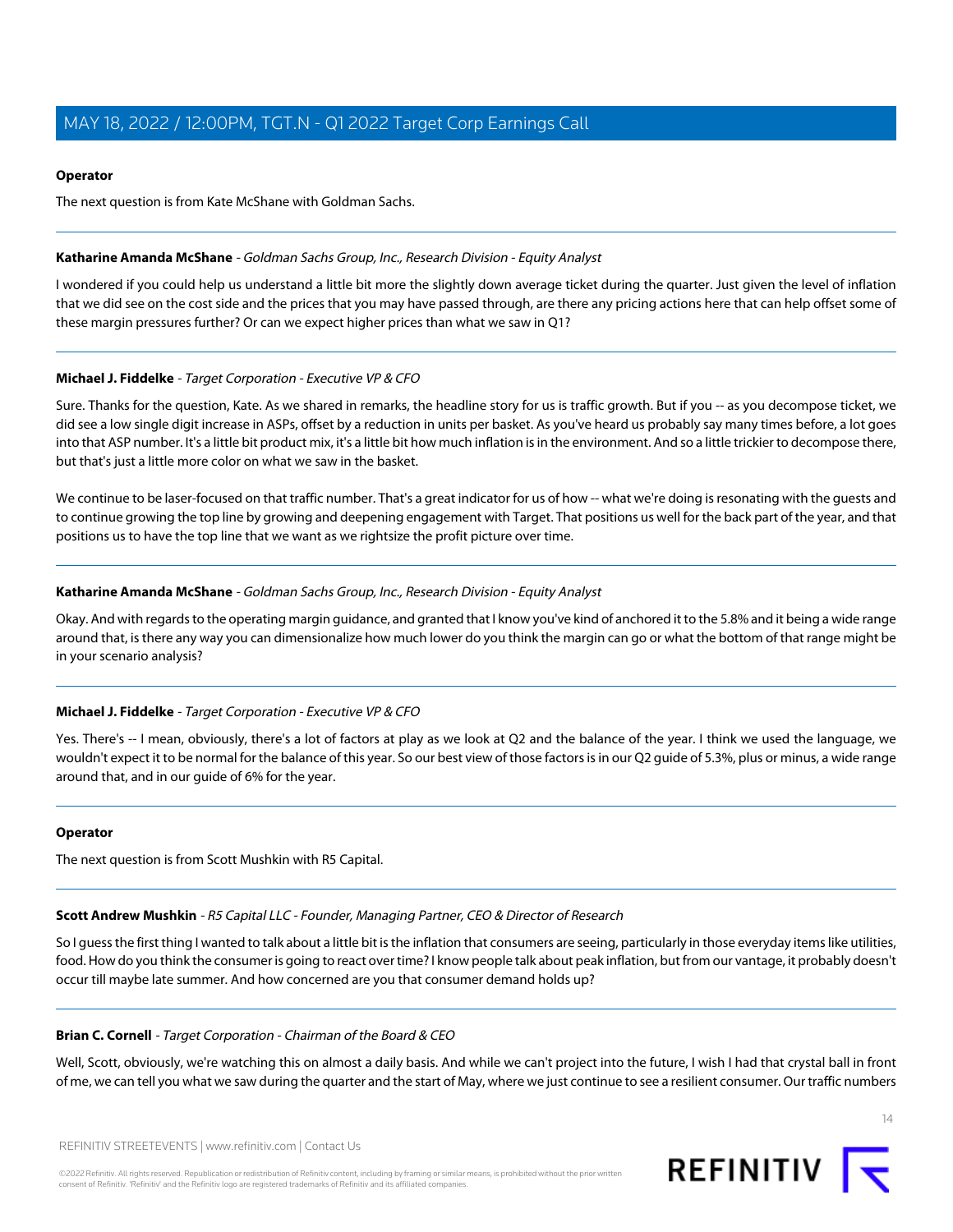are up to start the second quarter. They're shopping multiple categories. And they're appreciating both the newness that we're providing, the seasonal relevance in our stores and in our assortment and the value we're providing. And we think that's critically important to our success over time.

So I'd love to give you an outlook on what's going to happen with the consumer and how do they respond to ongoing inflationary pressure. But I can tell you, the traffic we saw in our stores and the visits in our site in the first quarter, the way that's continuing in May 1 tells us that we've built extraordinary trust over the last couple of years. And we're continuing to be rewarded by a guest and the consumer as we work into the second quarter.

#### **Scott Andrew Mushkin** - R5 Capital LLC - Founder, Managing Partner, CEO & Director of Research

So as a follow-up to that, Brian. I guess when you guys look at your business and the volatility that we're seeing and the potential the consumer could weaken, I know you're not seeing it yet, when do you start getting more aggressive on your costs to take action to maybe bring things down if you see things? How quickly can you move? And when do you start to do that?

#### **Brian C. Cornell** - Target Corporation - Chairman of the Board & CEO

Well, Scott, we work each and every day to make sure we're finding efficiency throughout our operation. And certainly, coming out of the first quarter, we are doubling down on finding operating efficiencies and greater effectiveness in the organization. We know we've got to be really agile. And I think it's been one of our strengths over the last few years and certainly pronounced during the pandemic, that we have to be able to respond to a changing environment, whether it's the consumer changes, the economic changes around us.

And we'll continue to make sure we're focusing on agility, maintaining that relationship with the guests, growing market share even in a volatile environment and making sure we just deepen that relationship with our guests, which we think, long term, along with investing in our team, is the most successful way for us to create value for our shareholders.

#### <span id="page-14-0"></span>**Operator**

The next question is from Joe Feldman with Telsey Advisory Group.

#### **Joseph Isaac Feldman** - Telsey Advisory Group LLC - Senior MD, Assistant Director of Research & Senior Research Analyst

I think earlier in the scripted remarks, Christina had made a comment that consumers seem more positive about their finances. And I was just curious if you could share a little more color behind that, like what you're seeing or hearing in your survey work.

#### **A. Christina Hennington** - Target Corporation - Executive VP & Chief Growth Officer

Yes. I'd be happy to, Joe. We have been -- the last couple of years, we have been highly engaged in trying to understand the consumer. We've been through a series of chapters of consumer behavior shifts almost every 2 months for 2-plus years, honestly. And what we're seeing is that the consumer has taken control of their environment more so because the macro environment feels out of control.

And so despite the fact that they might have worries about inflation, they're in charge. And they're making decisions based on their preferences and what they value, which means going back out, if that's what they want to do, traveling because they've missed it, seeing their friends and family again. And it's about moderating those behavior shifts and accommodating our assortment and our messaging and our relevance based on how those shifts happen. And so it's really important to stay close to the consumer and not expect that past behavior as an indicator of the future.



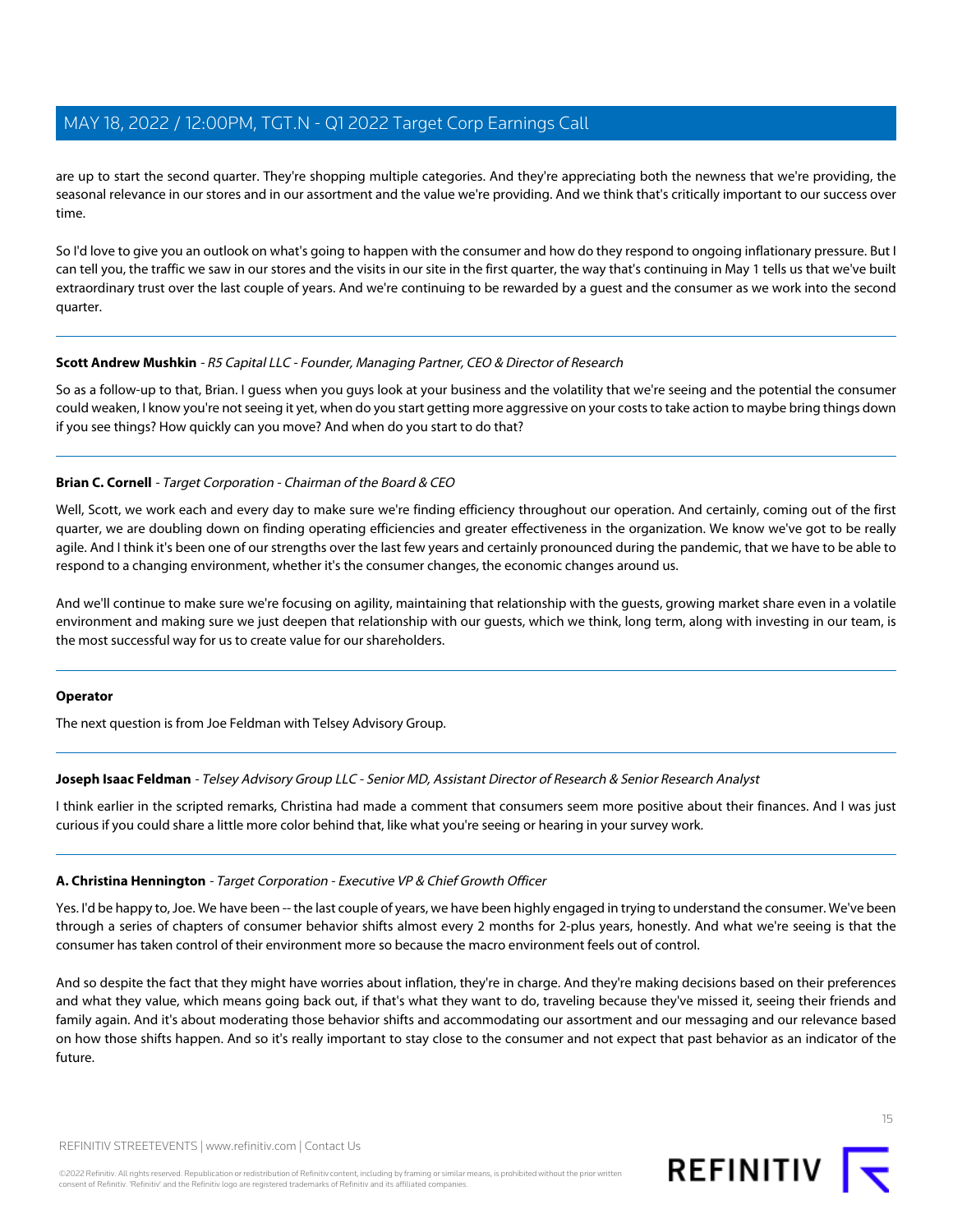#### **Joseph Isaac Feldman** - Telsey Advisory Group LLC - Senior MD, Assistant Director of Research & Senior Research Analyst

Got it. And then just a follow-up again on the gross margin pressure you guys are seeing. Should we assume things gradually improve as the year progresses? Because presumably, you'll be lapping some of that pressure from last year. Prior to this quarter, I mean, historically, you guys have always had a pretty steady gross margin on an annual basis anyway, around 28%. And so is there any reason to think we won't kind of naturally come right back to that as we cycle through these pressures?

#### **Michael J. Fiddelke** - Target Corporation - Executive VP & CFO

Yes. You're certainly pointing in the right direction there, Joe. We've given the kind of explicit expectations for Q2, but implied in the full year is an improving profitability picture that will come through margin in the balance of the year. To focus on the annual in the long run there is a theme that I've come back to over and over. Quarterly margin is going to have more volatility than one might think. But in the long run, we're pleased with what we see as the potential of the profitability of the business. And we'll be on a path in the back half of this year to take steps in that direction for sure.

#### **Operator**

<span id="page-15-0"></span>The next question is from Edward Kelly with Wells Fargo.

### **Edward Joseph Kelly** - Wells Fargo Securities, LLC, Research Division - Senior Analyst

Yes. Brian, I wanted to ask you about pricing. Beyond the inventory issue, much of the pressure seems cost related in areas like supply chain. Can you talk about the potential to pass these costs through to consumers and the time frame this may occur? I mean we are hearing from probably your biggest competitor, I guess, plans to do this. If there's any hesitation, maybe talk about why.

#### **Brian C. Cornell** - Target Corporation - Chairman of the Board & CEO

Yes. Joe, we absolutely are looking at this very carefully. And you should expect us to surgically pass along cost where appropriate. But we're also laser-focused on protecting our value position in this environment and making sure we provide great affordability to the guests in a time of need.

So we'll take a very balanced perspective on that. But I think we've got to start with doing the right thing for our guests and making sure we continue to provide the value that they look for from Target each and every day while we manage the cost environment and determine where and when we can pass along costs selectively.

#### **Edward Joseph Kelly** - Wells Fargo Securities, LLC, Research Division - Senior Analyst

Okay. And then just a follow-up. Inventory per store is up a lot over 2019 before, pre-pandemic. And a lot has obviously changed, and your sales are a lot higher. But can you talk about where this should be? Maybe quantify the amount of excess that's still sitting in inventory today and where the most work needs to be done. And then what are you doing going forward to adjust things like cancellations? Or is it just really sort of adjusting ordering going forward?

#### **Michael J. Fiddelke** - Target Corporation - Executive VP & CFO

Yes, Ed. The -- it's a good question. There's a few things going on if you look at the level of inventory on our balance sheet. One is we've got some categories where we need to work through some inventories. We've already talked about that piece. There's a little bit of product cost inflation sitting in that number, too. But I will say, given our desire to make sure we're landing some product earlier and protect against supply chain volatility,

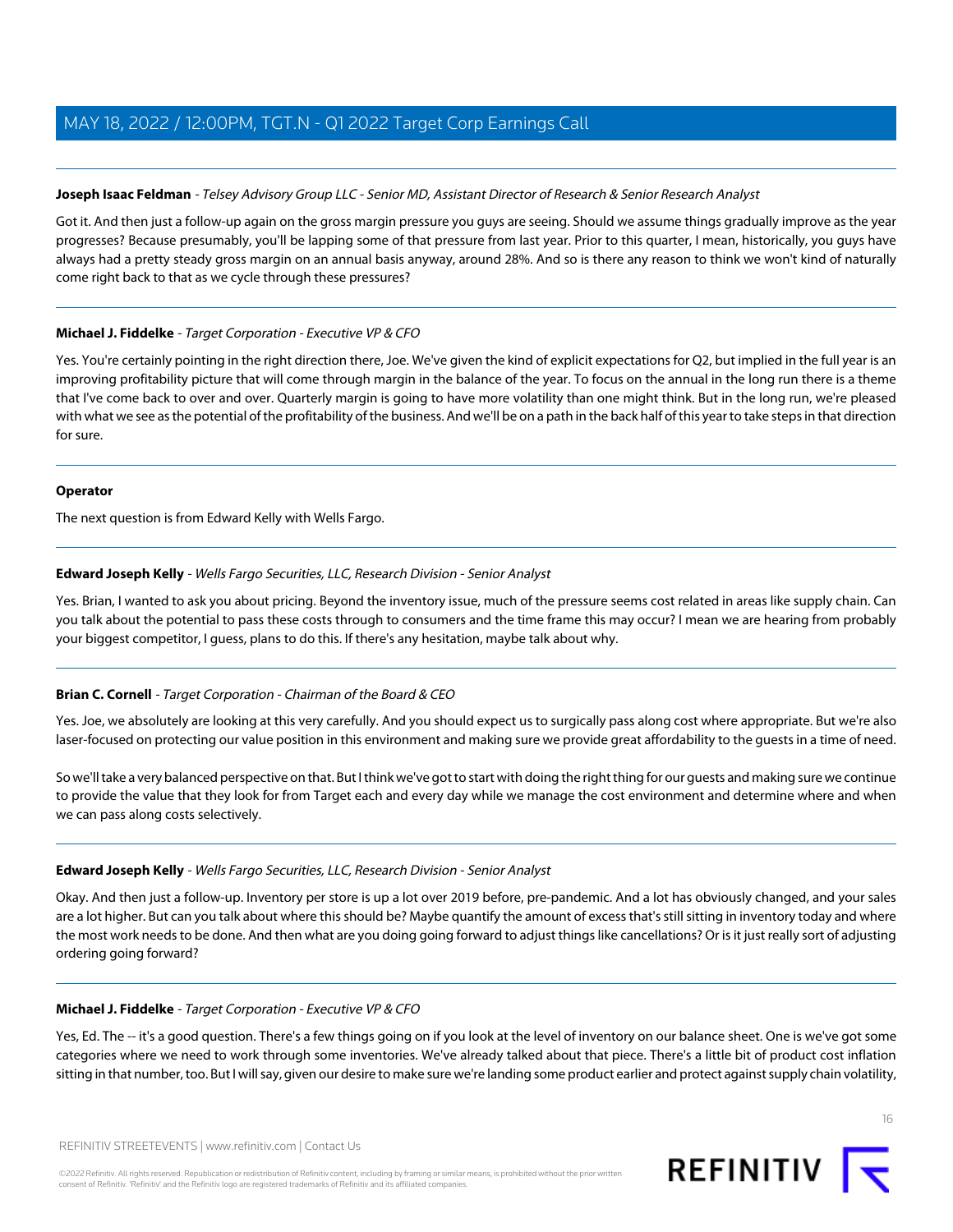for the near term here, you should expect kind of that new normal of sales growth to inventory growth to include some working capital investments as we land some of that product sooner to make sure we've got it for the guest.

And so those are the 3 big factors that we're watching. Obviously, the first of those factors, we'll work to make some progress on here in the second quarter to get us in line with what we expect sales trends to look like for the back part of the year. But old normal might not be the current run rate in the near term as we work to secure product, land it early and avoid some of the disruptions that have caused out of stocks over the last year.

#### **John J. Mulligan** - Target Corporation - Executive VP & COO

Yes. And just to pile on a little bit, I think all things being equal, we would say, given how much larger we are, we turn -- everything would turn faster. But I think Michael hit on it, I don't think 2019 is a reasonable compare. Given the, frankly, slowness in the supply chain, lead times are longer. And that means we carry more inventory at any given time because of those lead times.

And so we aren't where we want to be right now, for sure. Like Michael said, we're lumpy, and we need to work through that, we will. But in general, the increase in turns that we would naturally see being a larger business with more sales is going to be offset by lead times that have increased virtually across every part of the supply chain.

#### **Brian C. Cornell** - Target Corporation - Chairman of the Board & CEO

Operator, we have time for one more question today.

#### **Operator**

<span id="page-16-0"></span>Our last question comes from Robbie Ohmes with Bank of America.

#### **Robert Frederick Ohmes** - BofA Securities, Research Division - MD & Senior US Consumer Analyst

Two quick follow-ups. The first is, if you guys isolate groceries, so Household Essentials and Food & Beverage, how was gross margin in that area of your business versus expectations? Is that seeing similar kind of pressure?

#### **Michael J. Fiddelke** - Target Corporation - Executive VP & CFO

We feel good about the gross margin performance in grocery. And just Food & Beverage in general has been such a steady top line grower, share gainer quarter after quarter. And so the strength that we've built in that category, I think, makes the economics in Food & Beverage work in the right direction. We've talked a lot, and I think it's important as we think about consumer looking for value, the strength of the owned brands in Food & Beverage, Good & Gather and Favorite Day and the guest response we've seen to those 2 owned brands has just been incredible. And that's great from a guest preference perspective. It's also good for margin.

#### **Robert Frederick Ohmes** - BofA Securities, Research Division - MD & Senior US Consumer Analyst

And the ability to cover the cost increases coming through on the national brands has been healthy?

#### **Michael J. Fiddelke** - Target Corporation - Executive VP & CFO

Yes. We're obviously looking at that across all categories and making sure that we're providing great value to our guests in spite of those inflationary cost pressures. No different approach in food and beverage, where we're looking to get that balance right there, too.



17